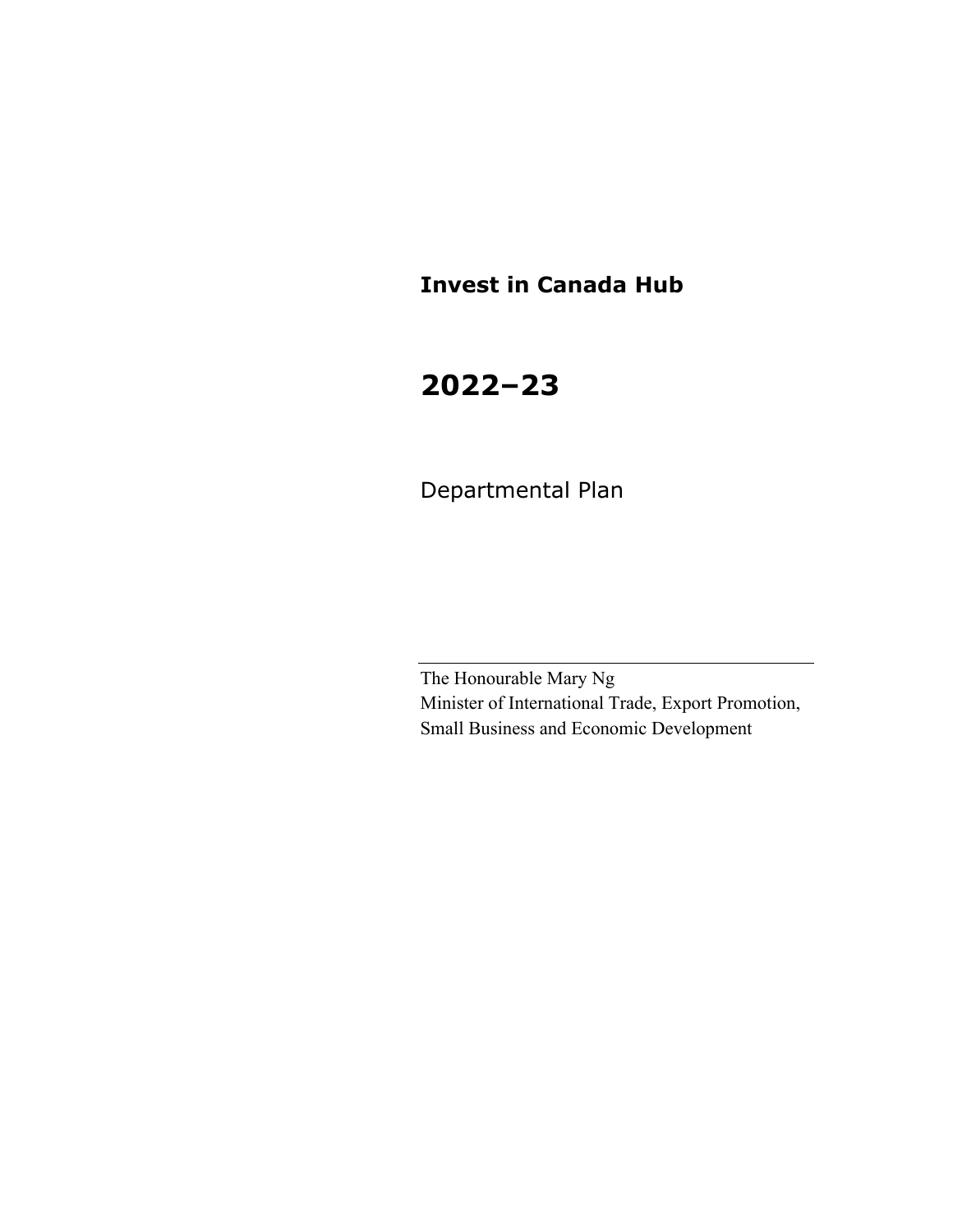Government of Canada catalogue Number: FR6-1E-PDF International Standard Serial Number (ISSN): 2561-6188 © Her Majesty the Queen in Right of Canada, as represented by the Minister of International Trade, Export Promotion, Small Business and Economic Development, 2022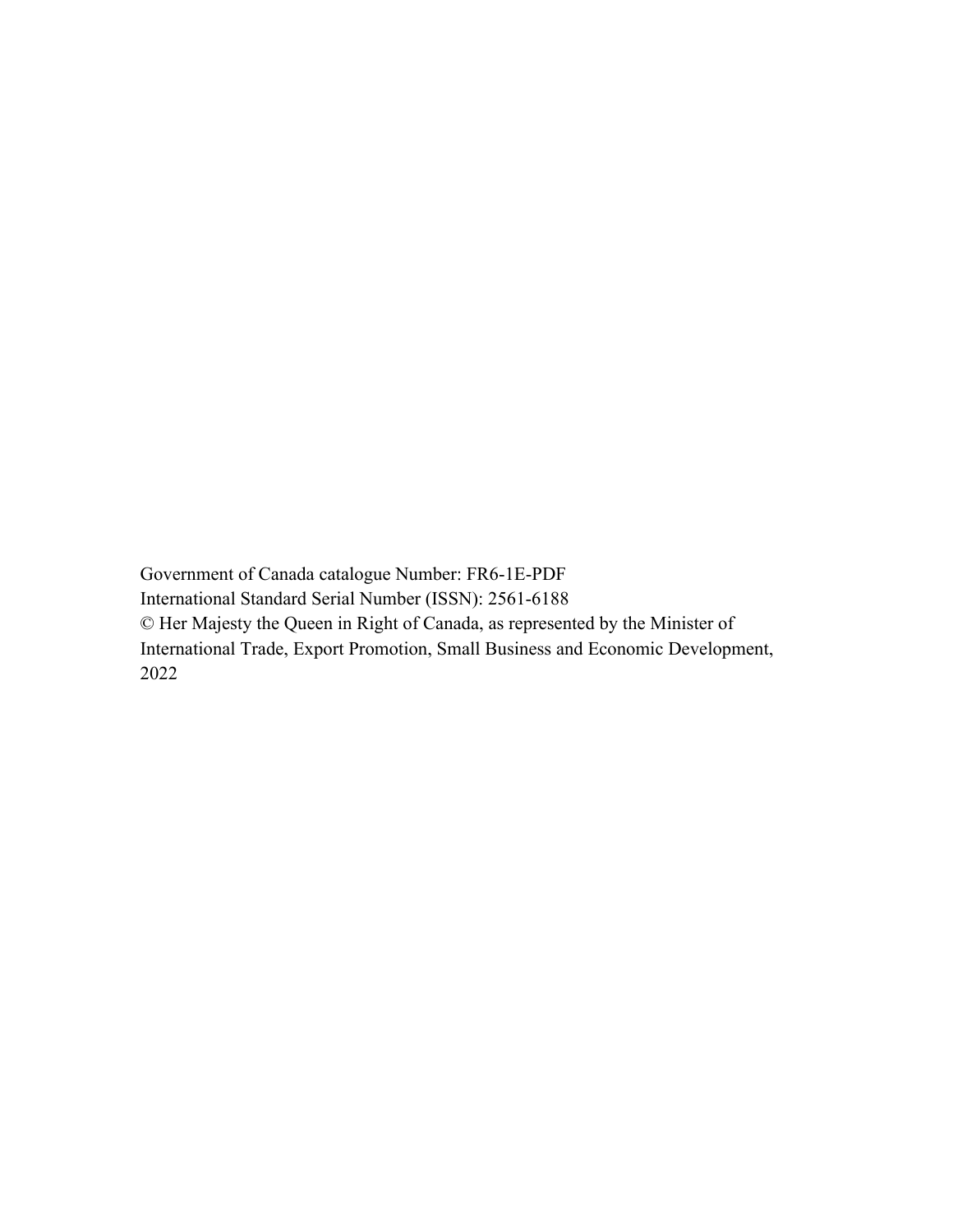# Table of contents

| Core responsibilities: planned results and resources, and key risks  10 |  |
|-------------------------------------------------------------------------|--|
|                                                                         |  |
|                                                                         |  |
|                                                                         |  |
|                                                                         |  |
|                                                                         |  |
|                                                                         |  |
|                                                                         |  |
|                                                                         |  |
|                                                                         |  |
|                                                                         |  |
|                                                                         |  |
|                                                                         |  |
|                                                                         |  |
|                                                                         |  |
|                                                                         |  |
|                                                                         |  |
|                                                                         |  |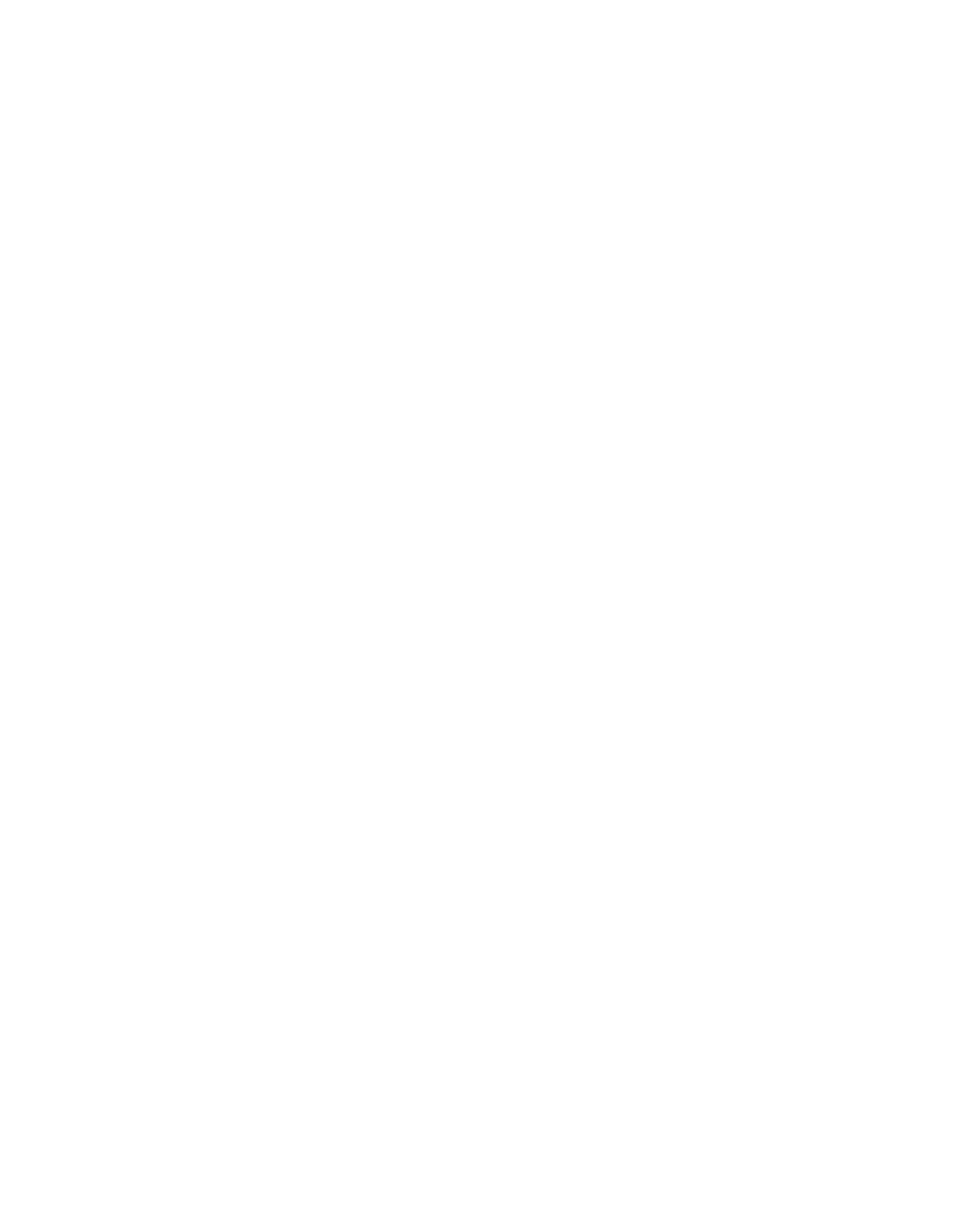# From the Minister

As Minister of International Trade, Export Promotion, Small Business and Economic Development, I am honoured to continue to serve Canadians as we work collectively to chart our path toward long-term, post-pandemic recovery.

Though these past two years have been exceptionally challenging, Canada is in a solid position to build a more resilient, inclusive and stronger country every person living in Canada can be proud of.

To support this transition, the Prime Minister has entrusted me with the vital responsibility of strengthening and securing critical supply chains by working with my Ministerial colleagues to advance Canada's export diversification strategy.



Canada has abundant skilled talent, a sought-after supply of diverse, low-carbon natural resources, a thriving innovation ecosystem and a robust environmental policy agenda. These offerings are part of the Canadian advantage. They are also foundational to our whole-of-government approach to creating good, clean jobs for Canadians through strategic investments that address our urgent domestic and global climate change challenges on the path to recovery.

Canadian small businesses have an essential role to play in our economic diversification. Ensuring they have the support they need to recover and thrive is an objective near and dear to me.

To set the Canadian business landscape up for long-term success, expanding opportunities for economic diversification through a strategic foreign direct investment attraction strategy is paramount. Led by Invest in Canada and working in close collaboration with the Trade Commissioner Service, all levels of government and the private sector, our government will ensure global investors can easily navigate Canada's business landscape.

Canada has proven itself a leader in clean technology. Our small and medium-sized enterprises are developing new and innovative decarbonization technologies – this is an encouraging opportunity for accelerated investments and access to new global markets.

Through a focused promotion strategy with a clear, compelling and distinctly Canadian value proposition, Invest in Canada will continue its important work of attracting diversified foreign direct investment, which in turn will help to fill in supply chain gaps by combining Canadian know-how and innovation with expertise drawn from our global peers.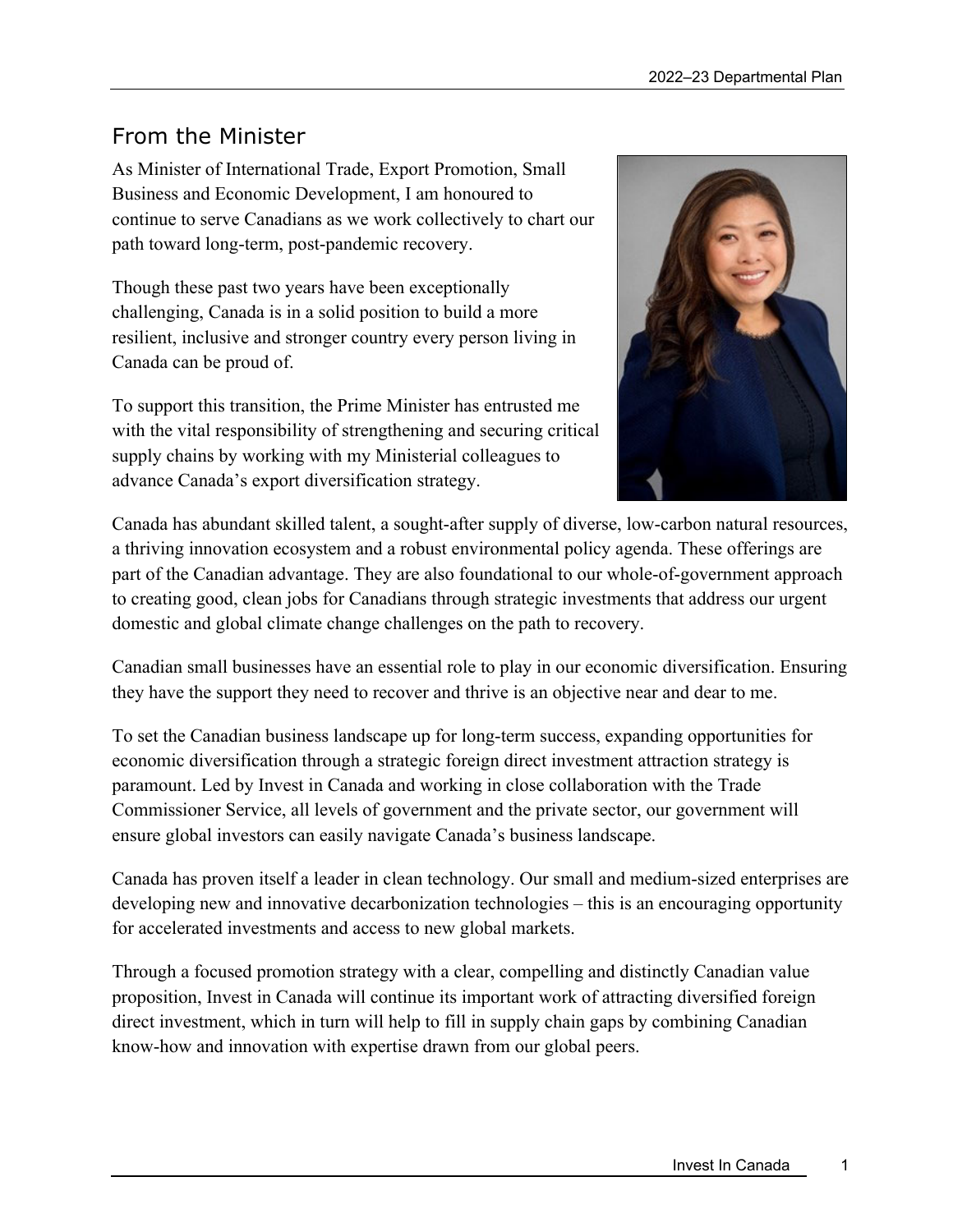I look forward to continuing my work to support Invest in Canada to ensure it can deliver on its economically important mandate and maximize our return on investment for Canadian taxpayers.

I am pleased to present Invest in Canada's 2022-23 Departmental Plan, which outlines its strategy to meet its priorities and results over the coming year.

The Honourable Mary Ng

Minister of International Trade, Export Promotion, Small Business and Economic Development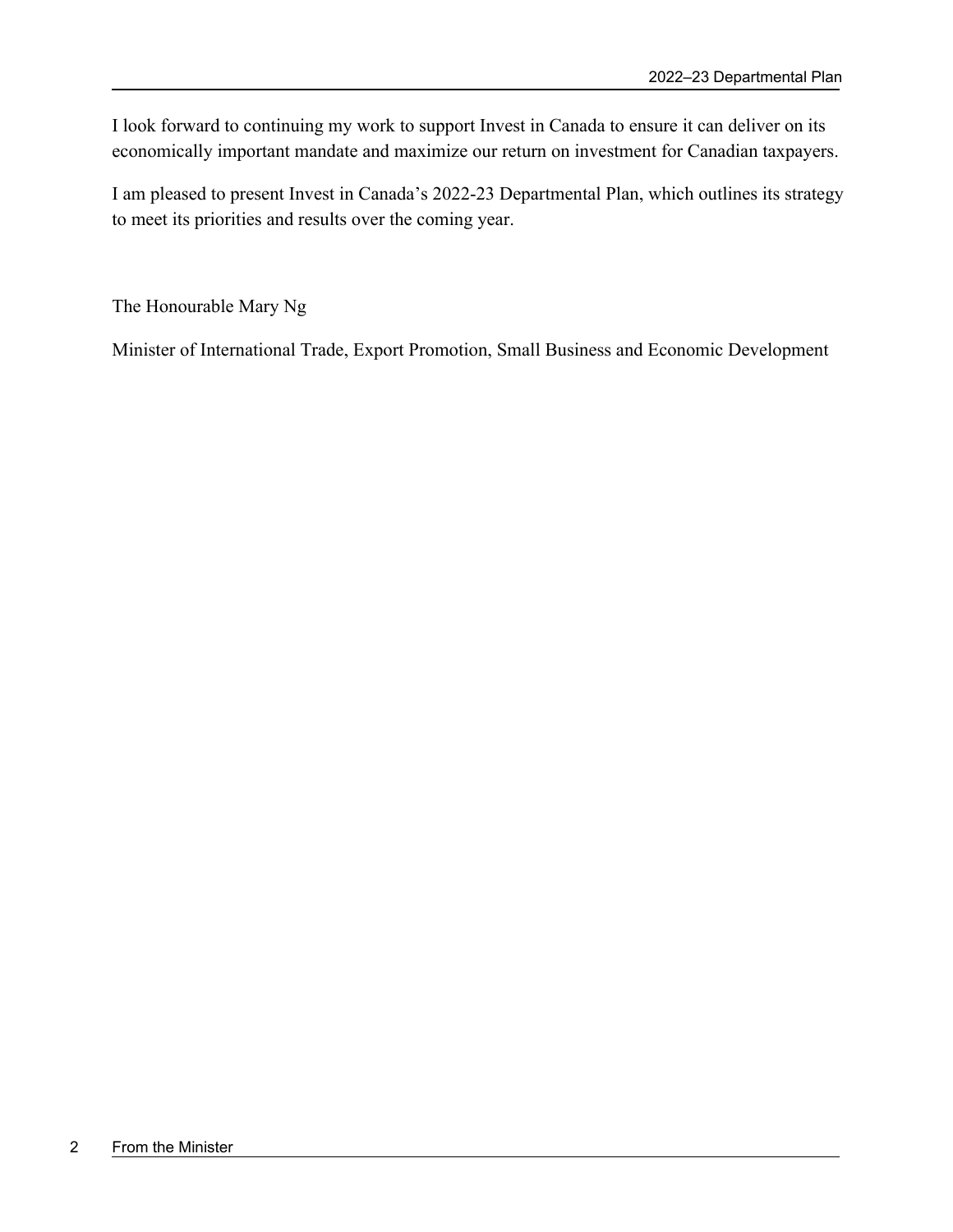# From the Chair of the Board

There are steady signs of optimism that the global economy is rebounding from the pressures of the early days of the pandemic, which made plain the importance of ensuring a stable and predictable domestic supply chain for the critical goods and services Canadians rely on every day.

According to the OECD, foreign direct investment (FDI) flows are increasing and continue to exceed pre-pandemic levels.



This presents a considerable opportunity for Canadian-made

products and talent to attract new and diverse sources of FDI to grow a competitive marketplace, where global businesses and Canadian companies can thrive and scale their offerings here at home and abroad.

Canada benefits from a pro-competition landscape backed by a substantial FDI attraction strategy that ensures government bodies and the private sector work collaboratively to identify and promote Canada's unique value offerings for global investment.

This collaboration between government and private sector businesses is essential to our collective socio-economic success as we transition to post-pandemic planning and growth. This is where Invest in Canada continues to play a pivotal role as a coordinator of government and private sector efforts.

The organization is supported by the innovative thinking and on-the-ground expertise of its private sector Board composed of experienced executives, entrepreneurs, policy leaders and venture capitalists. We have direct knowledge of the trials and opportunities of a volatile market context and understand the importance of remaining agile and adaptable while maintaining a keen ability to identify business opportunities that generate economic growth.

Each board member brings a unique perspective and understanding of foreign investors' challenges. We remain convinced that no country offers a better combination of winning conditions for foreign investors than Canada, and we intend to continue to spread that message and pursue investment. Together, we offer practical insight and a growth mindset to Invest in Canada's strategic direction and oversight.

Our Board remains committed to ensuring Invest in Canada is well placed to maximize the potential of its growing national and international network of public and private sector partners. This network is working collaboratively to promote the advantages of Canada, making our country an attractive destination for company expansion and investment.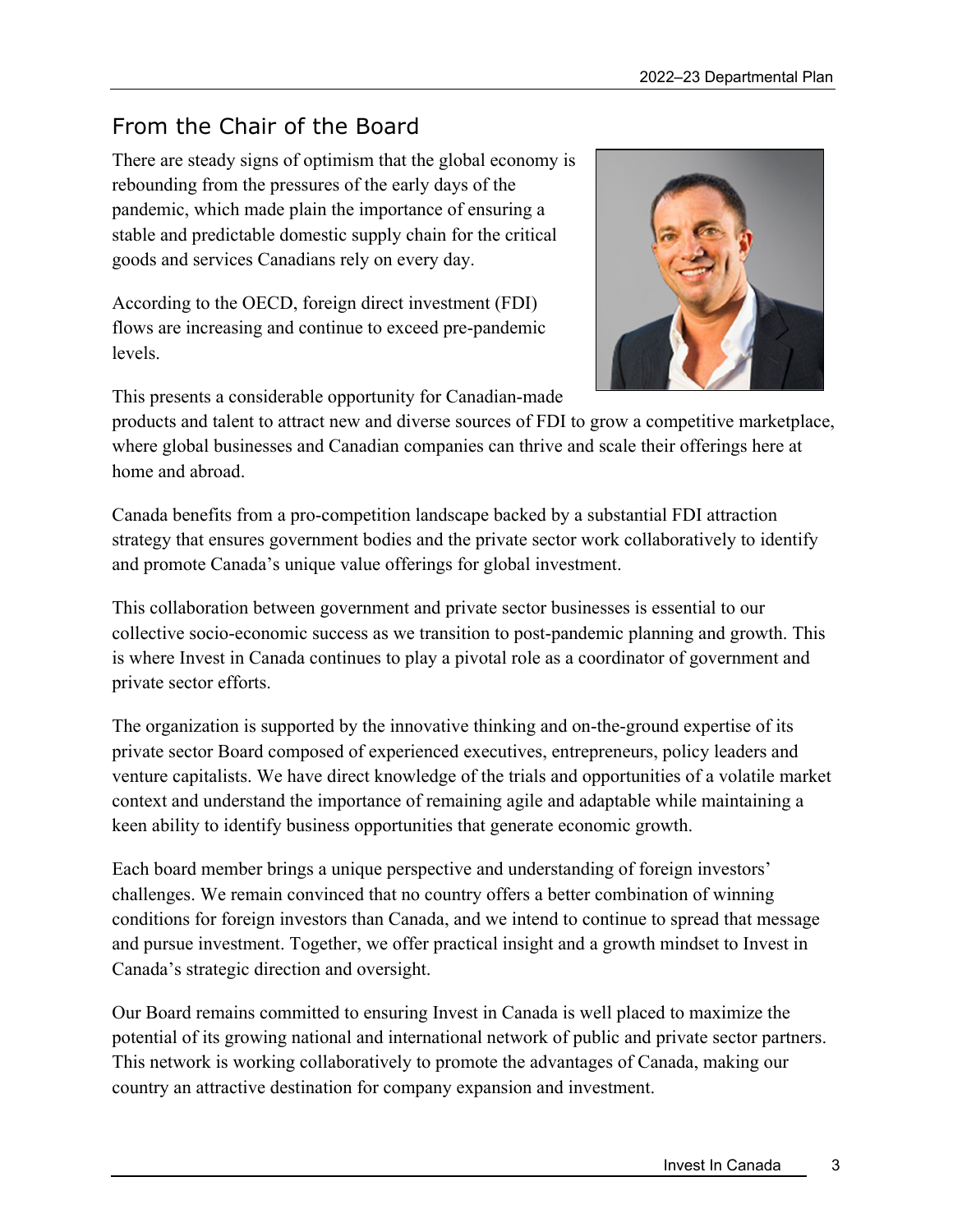On behalf of the Board of Directors, I want to thank Minister Ng for her ongoing support. Special thanks to Invest in Canada's Executive team for their commitment to fulfilling our mandate, to interim Chief Executive Officer, Katie Curran, for her effective and compassionate oversight of the organization, and to each of our talented employees for their dedication to advancing our essential work during a time of great global uncertainty.

To my Board colleagues, thank you for your insightful leadership, sound governance and exemplary financial stewardship. It has been a great honour to serve as the Invest in Canada Board Chair.

Mitch Garber C.M.

Chair of the Board of Directors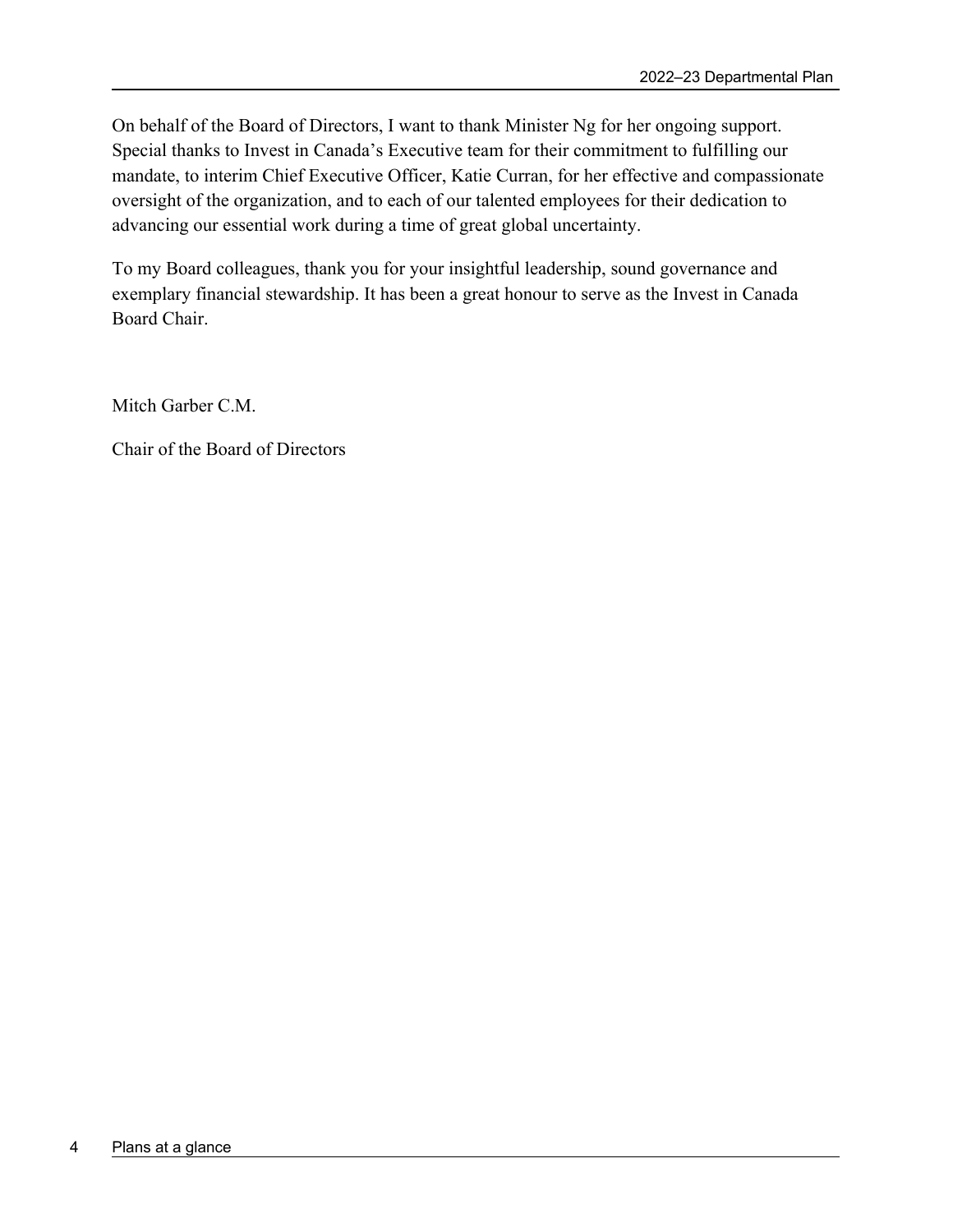# From the Chief Executive Officer

Invest in Canada has remained steadfastly committed to ensuring Canada remained open for business throughout the pandemic, with our team seamlessly adapting our promotion and engagement tactics to attract new foreign direct investors.

Invest in Canada quickly pivoted to meet the expectations of our global clients. We hosted virtual meetings with foreign investors from across the globe, amplified our digital presence to expand our reach and provided partners with the data they need to land investments in their respective markets.



I am proud of what our team has accomplished this past year. Invest in Canada has hit its stride, humming in delivery mode. Over the years, we have established a talented team and have built up the capacity of our business units, structured to support the achievement of our priorities.

Since April 2021, we have supported the introduction of new investment capital through more deals from more countries into more sectors of our economy. We have reached over 54 million business decision-makers in over five countries and increased investor interest in Canada by 90% through our promotional efforts. We have seen investments from the Americas, Europe and Asia towards various sectors— from digital industries, life sciences and natural resources— with investments well dispersed throughout Canada.

While we continue to advocate for new investments across a broad diversity of sectors, to support our efforts in the year ahead, we are streamlining our approach by giving additional focus to three strategic sectors for investment attraction aligned with the Government of Canada's priorities: EV battery supply chain, hydrogen and value-added agriculture.

This approach will allow us to continue to target our marketing, research and client service approaches with a clear purpose and an emphasis on generating a healthy return on our efforts.

In 2022-23, to progress these priority areas of focus, Invest in Canada will continue to promote Canada's global brand and investment advantage to the world, with an ongoing effort on diversifying entry of new market players and will work to achieve the following results:

- Canada is promoted as an attractive foreign direct investment destination
- Investors are investing or expanding in Canada through the support of Invest in Canada services
- Partners have access to services and tools to support their investment attraction efforts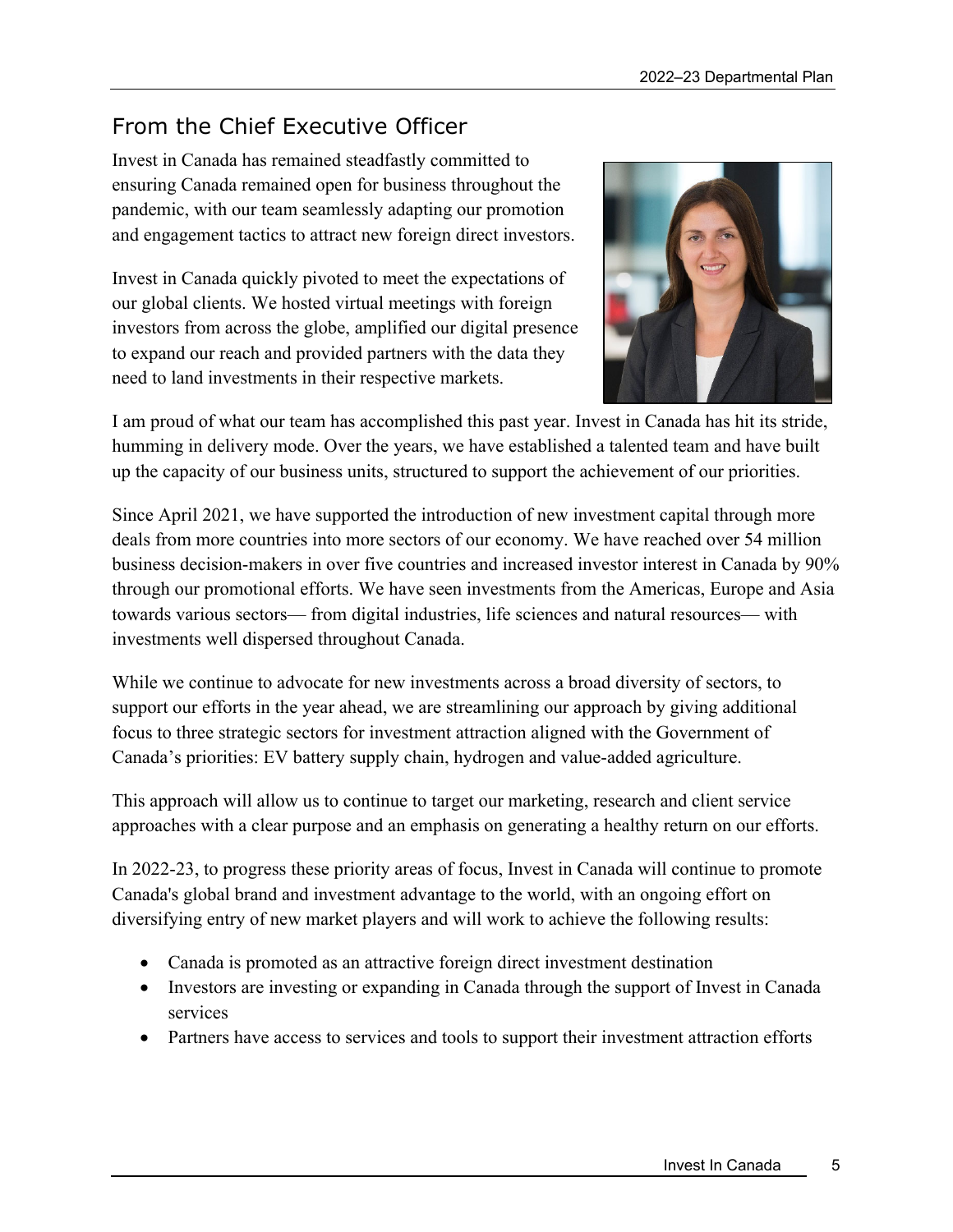These results reflect Invest in Canada's commitment to fulfilling our mandate and providing stakeholders with a view of the organization's priorities in the planning period.

It has been a tremendous privilege to guide Invest in Canada's strategic objectives as interim CEO. I admire how well our talented team adapted to the challenges and barriers posed by the global pandemic and look forward to supporting the organization in the years ahead.

I want to thank Minister Ng for her guidance and support and our Board of directors for their mentorship and confidence.

Katie Curran

Interim Chief Executive Officer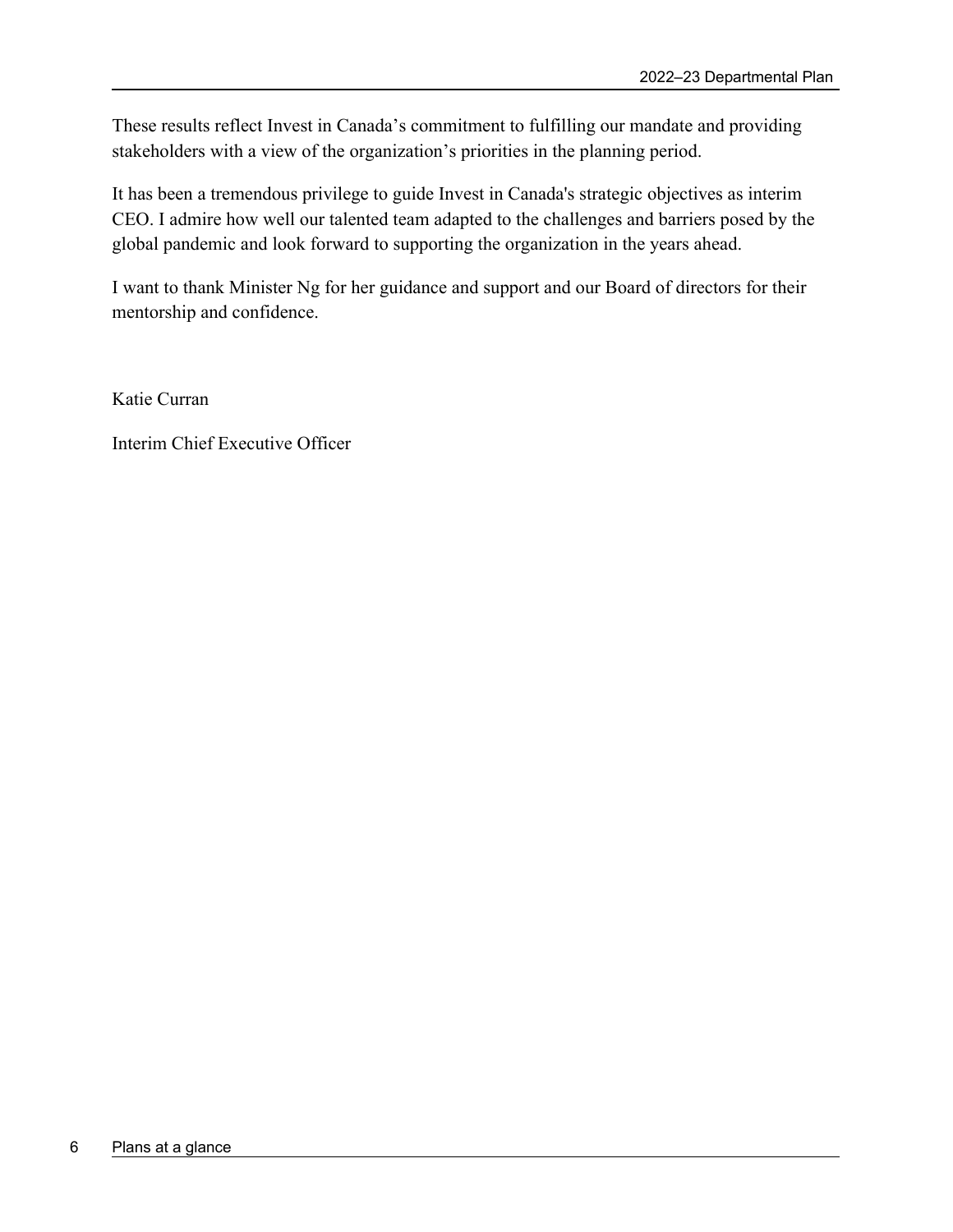### Plans at a glance

Since its creation in 2018, Invest in Canada (IIC) has been committed to carrying out its mandate to promote foreign direct investment (FDI) into Canada. IIC continues to coordinate efforts with partners across all orders of government, the private sector and other stakeholders to champion Canada as a premier investment destination. Leveraging its partnerships with provinces and cities across Canada, IIC has focused its efforts on building awareness of Canada's unique advantages to distinguish our value proposition from our international competitors. This positioning is instrumental to supporting the Government of Canada's aim to drive more innovation, diversified investment and trade into the country.

Like the rest of the world, Canada continues to face the economic challenges of COVID-19. Along with other developed countries globally, FDI in Canada decreased by 53% in 2020 because of the pandemic.<sup>i</sup> This decline is a stark reality impacting developed countries across the globe. Despite early declines, Canada's economy recovered and grew for three consecutive quarters into 2021.<sup>11</sup> This speaks to resilience of the country's economy; however, underscores the importance of dedicating resources that will reignite worldwide trade and investment efforts to improve the long-term health of the Canadian and global economies.

In the year ahead, IIC will continue to leverage the entrepreneurial values of the organization to expand efforts to attract new and diversified investment opportunities into regions across Canada while taking into consideration the Government of Canada's post-pandemic recovery priorities and the objectives set forth in the Minister of International Trade, Export Promotion, Small Business and Economic Development's portfolio mandate.

While IIC will continue to support investments across diverse sectors, the organization streamlined its approach to sectors of focus and identified three strategic sectors aligned with the Government of Canada's priorities—EV battery supply chain, hydrogen and value-added agriculture—for additional targeted research, promotion and investment attraction in 2022-23.

These sectors are well aligned with the Government of Canada's priorities to advance inclusive economic recovery that supports our efforts to accelerate the transition to a net-zero economy by 2050 and to solidify domestic supply chains. This focus will allow IIC to bring further rigour to our program inventory execution, maximize our fiscal responsibilities and advance the achievement of our departmental priorities.

In this context, IIC will focus on the following priorities in 2022-23 to achieve its departmental results and indicators:

### *Promote Canada as a top investment destination*

Expanding foreign investment promotion continues to be IIC's leading priority. As Canada transitions to post-pandemic recovery, attracting new sources of investment through strategic and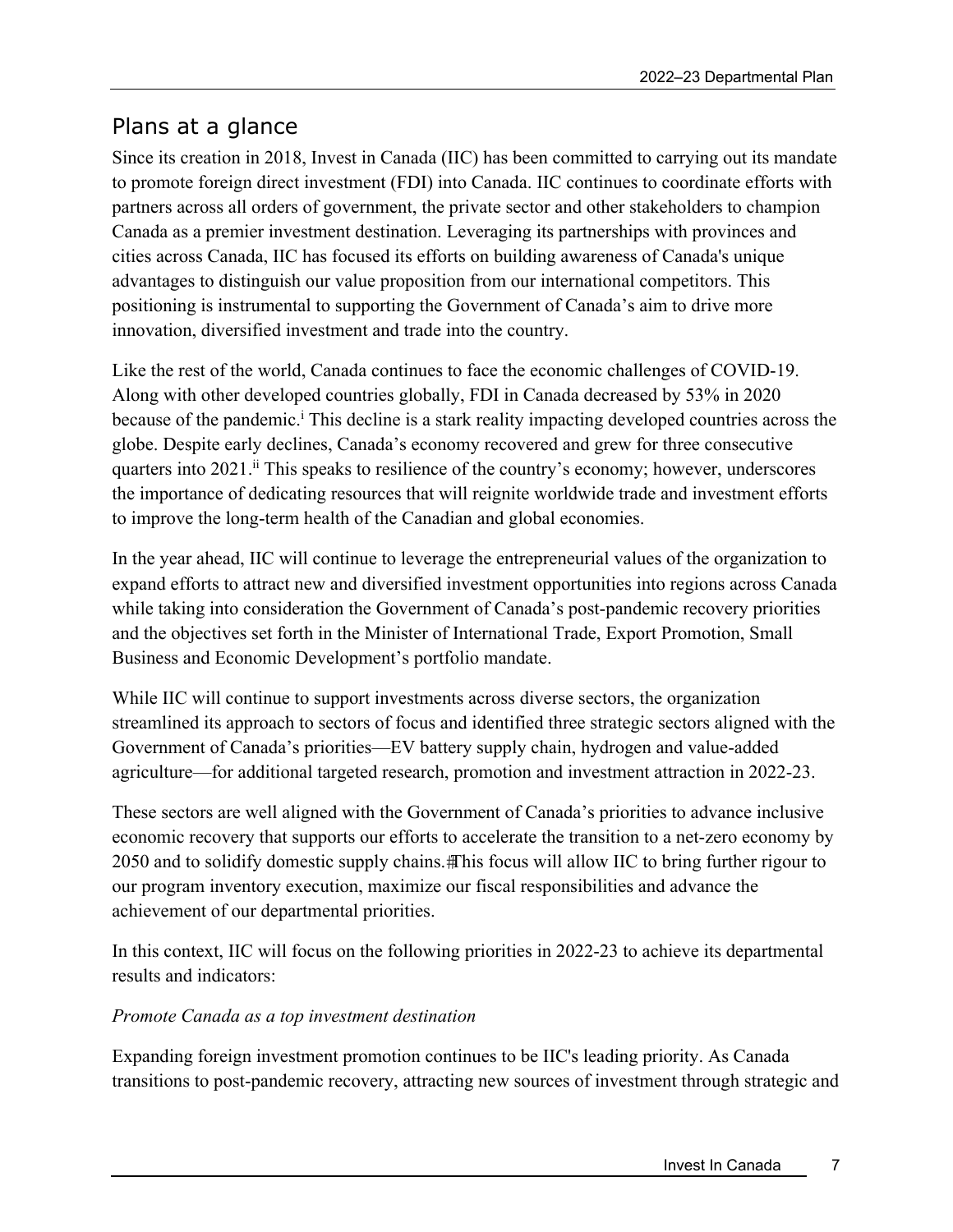focused promotion and marketing efforts will be critical to successfully raising investor awareness and building long-term, mutually-beneficial economic relationships.

In 2021, IIC expanded awareness through virtual signature events and targeted marketing and promotion channels that amplified Canada's unique value proposition to strategic global audiences. The organization's integrated advertising campaign increased investor interest in Canada by 90%. What's more, individual country results revealed valuable insights into target markets. This intelligence, combined with the data and research generated through IIC's FDI information portal, InfoZone, will provide detailed analysis to inform the organization's promotion tactics and support the work of the investor services team in 2022-23.

### *Support inclusive economic recovery and creation of clean jobs*

The Government of Canada has communicated its commitment to building a resilient, postpandemic economy while protecting the environment through natural resource innovation and creating jobs for Canadians. Fundamental to this work is securing critical supply chains through diversified investment.

Since April 2021, IIC has supported a steady inflow of investments that will support economic recovery and create new jobs across a host of sectors from digital industries, advanced manufacturing, agribusiness, life science, natural resources and more.

Building on this success, IIC will continue to work with partners and companies on diverse opportunities that contribute to the Canadian economy, support domestic supply chains and create jobs in clean sectors. IIC will work with provinces, territories, municipalities, Indigenous communities and the private sector to attract global capital and investors into various industries with a specific focus on low-carbon resource markets and building on Canada's primary agricultural resources.

#### *Advance diversified trade and investment opportunities*

Building stronger economic linkages between Canada and a diverse mix of foreign investors is paramount to IIC's work and is an integral part of Canada's export and trade diversification success.

Attracting inward FDI in an increasingly competitive global environment during the pandemic is no easy task and requires a whole-of-government approach. IIC will continue to lead the evolution and execution of Canada's FDI Attraction Strategy in collaboration with sixteen federal organizations. The strategy will continue to emphasize coordination and cooperation across federal organizations to ensure that the right support and capacity are in place to facilitate and accelerate FDI. This collaborative effort will include participating in and collaborating on interdepartmental initiatives of shared interest.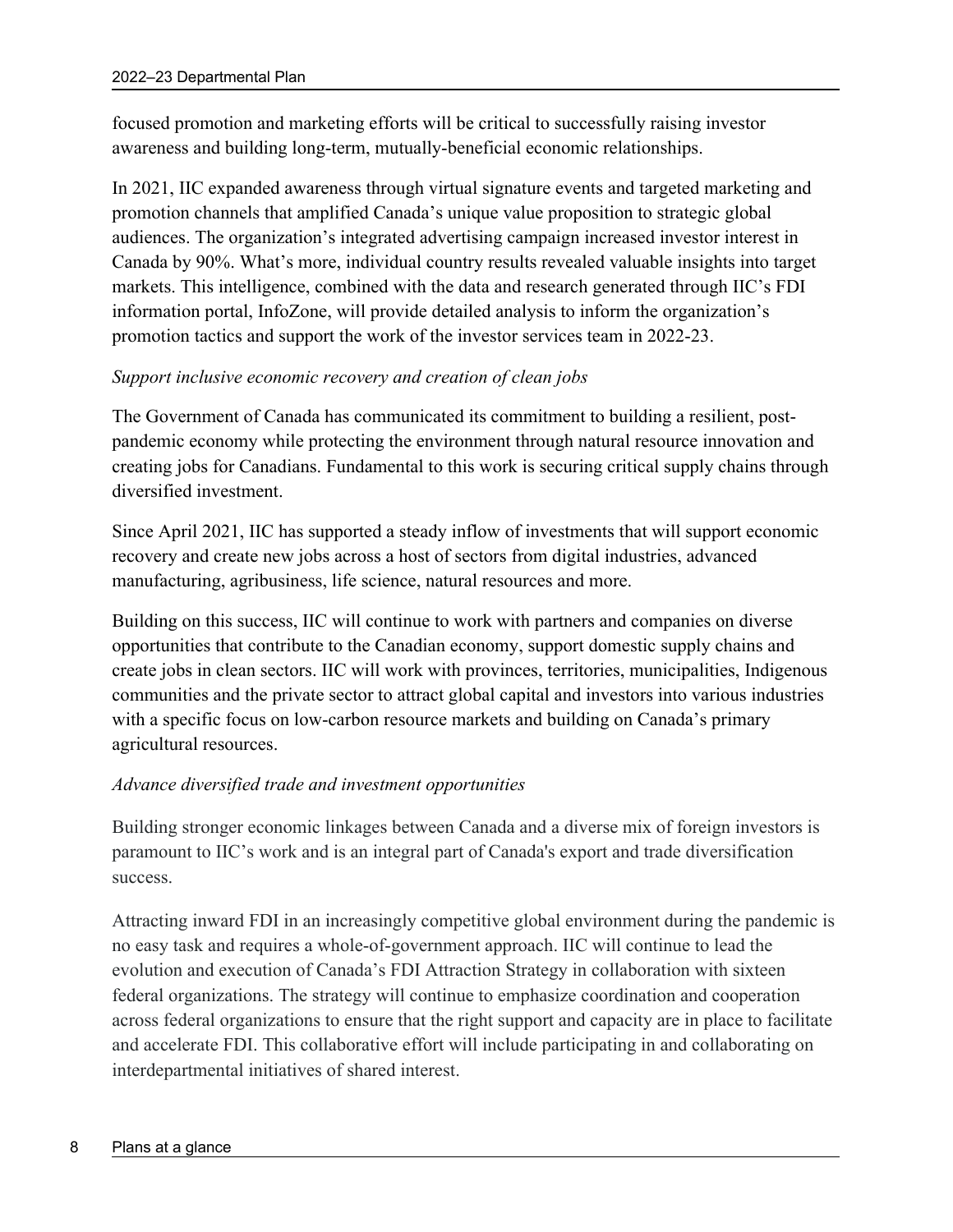In addition, IIC will work to support the Minister of International Trade, Export Promotion, Small Business and Economic Development's mandate to strengthen and secure critical supply chains and advance Canada's export diversification strategy. IIC will do this through close cooperation with the Trade Commissioner Service, leveraging their in-market expertise, and other government departments to provide complementary roles and services to potential investors.

For more information on Invest in Canada's plans, see the "Core responsibilities: planned results and resources, and key risks" section of this plan.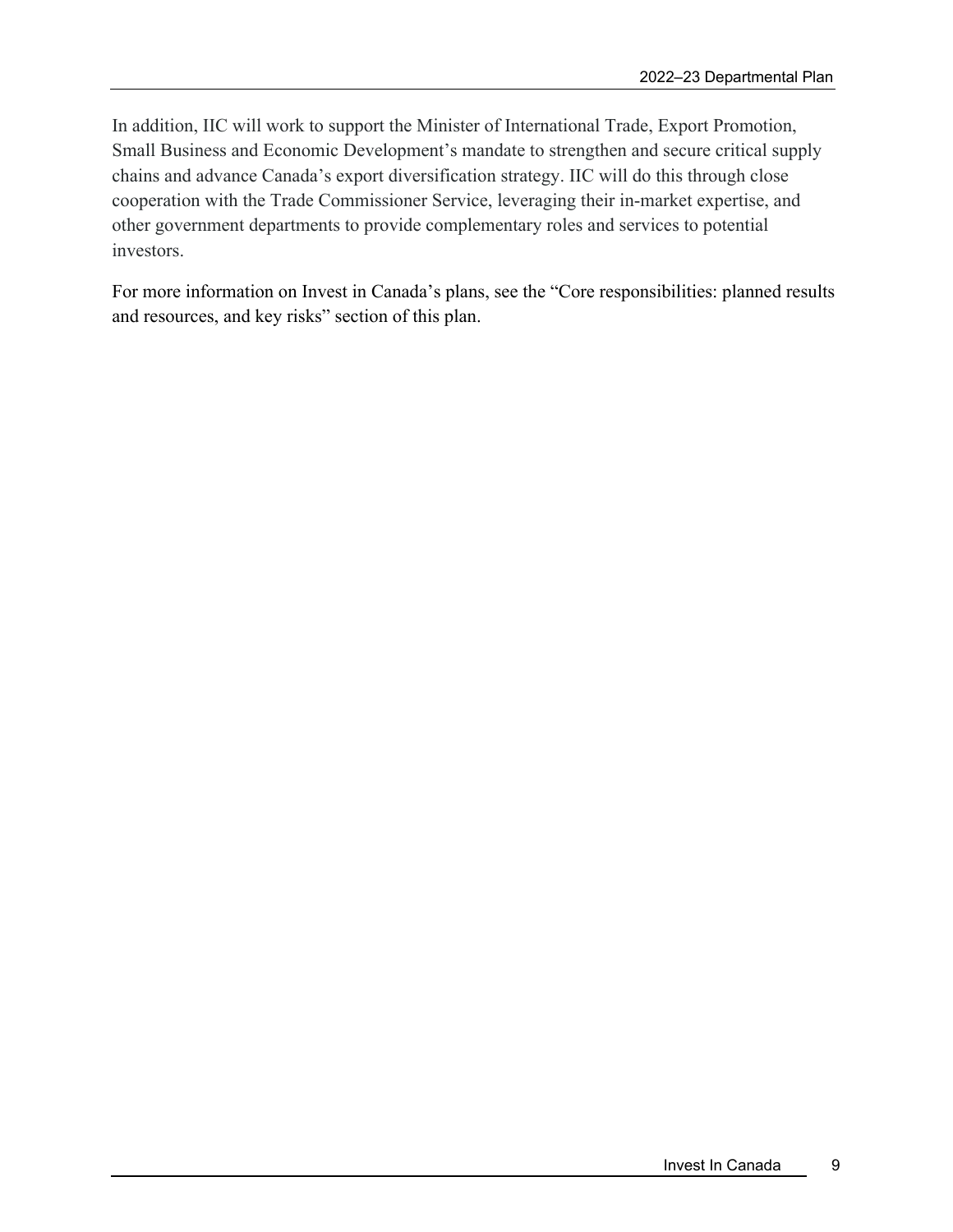### Core responsibilities: planned results and resources, and key risks

This section contains information on the department's planned results and resources for each of its core responsibilities. It also contains information on key risks related to achieving those results.

### **Foreign Direct Investment Attraction**

### **Description**

Invest in Canada's (IIC) core responsibility is to lead the Government of Canada's foreign direct investment (FDI) attraction efforts by making Canada top-of-mind for foreign investors and providing services in support of investor decisions to expand in Canada.

### **Planning highlights**

Invest in Canada has the mandate to promote FDI in Canada, attract and facilitate that investment, and coordinate FDI attraction efforts among government entities, the private sector, and other stakeholders. In doing so, IIC's efforts will support economic prosperity and stimulate sustainable innovation in Canada.

In 2021-22, IIC undertook a review of its Departmental Results Framework to reformulate its results to be geared towards outcomes that more closely reflect the reach and the impact of the organization's activities, while refining indicators to provide more valid, stable and available data over an extended period of time. The 2022-23 departmental plan provides the Government of Canada and parliamentarians with a view of the results that IIC intends to achieve and the means to measure and describe progress on the results. IIC's three program areas: Marketing; Investor Services; and Data Partnerships and Pan-Canadian Collaboration, are structured to support the organization's achievement of the following results:

#### **Result 1: Canada is promoted as a foreign direct investment destination**

IIC will build upon the strong marketing results achieved in the 2021-22 planning period by continuing to promote Canada as a top investment destination. The organization is developing a holistic promotional strategy that maximizes the combined value of marketing, advertising, events and public relations, focusing on a narrative that will attract new investments from more countries and towards Canada's key sectors.

Further, IIC will leverage its work with other federal departments to lead the execution of Canada's FDI Attraction Strategy. The organization will work with departments to speak with one voice, aligning the promotion of Canada's value proposition consistently, with a greater focus on Canada's strategic areas of focus, including electric vehicle (EV) battery supply chain and hydrogen solution pitches, to better target messaging to clients.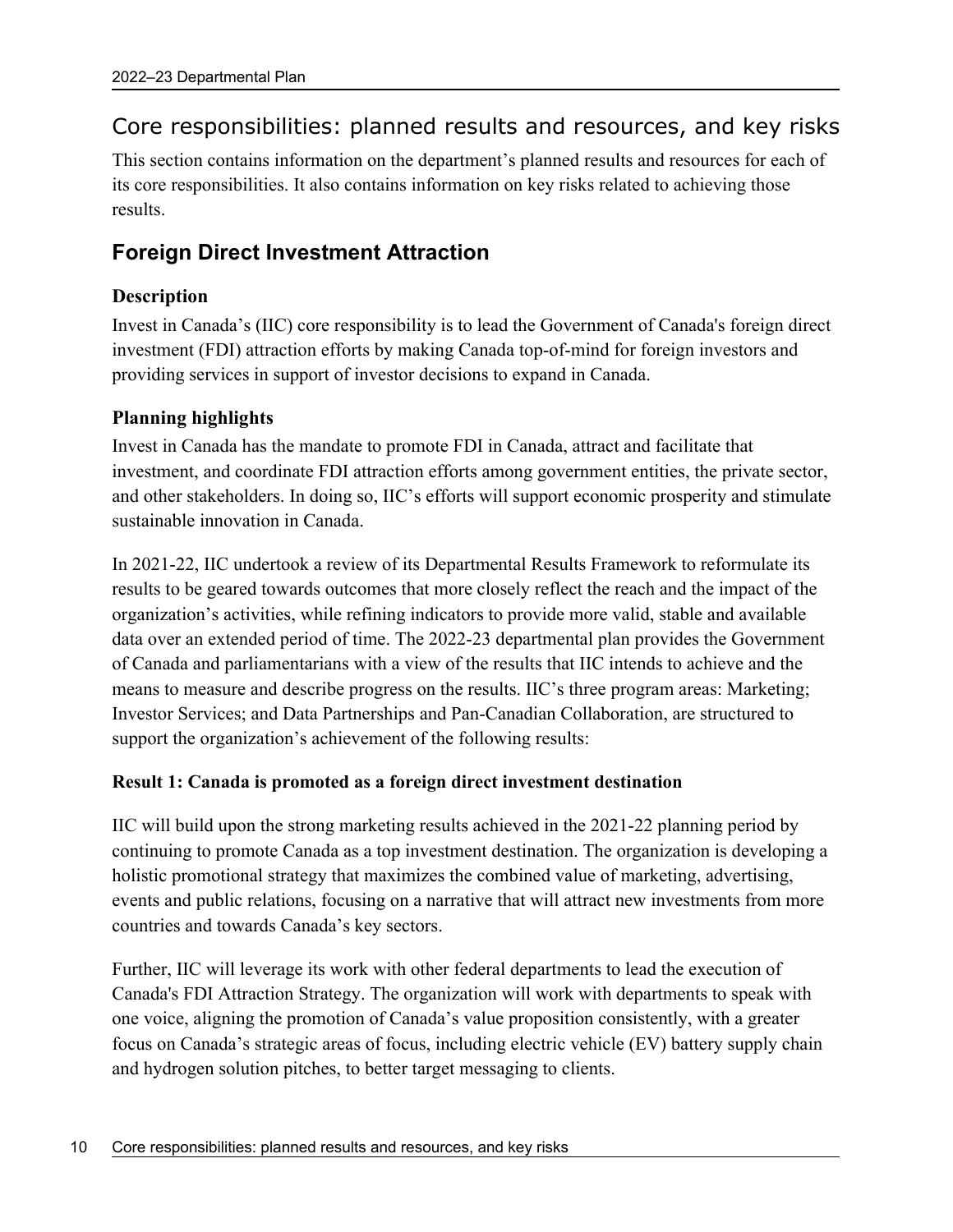This will be achieved by positioning the opportunities for innovation and competition in Canada's key sectors, including the EV battery supply chain and hydrogen resource sectors. Canada will be poised as a leading low-carbon economy that welcomes investments that advance sustainable technology and manufacturing solutions. In 2022-23, Invest in Canada will continue to:

- Promote Canada's value proposition and provide accurate and compelling information to potential global investors;
- Create targeted advertising and marketing campaigns highlighting Canada's world-class value proposition for global companies;
- Work with partners, including the Trade Commissioner Service, to promote strategic opportunities for investment.

### **Result 2: Investors are investing or expanding in Canada through the support of IIC services**

Despite the pandemic decline in FDI, Canada's inward FDI sources are now more geographically diverse—40% of Canada's FDI stock comes from Europe, and one-tenth comes from Asia and Oceania.iii This data demonstrates that Canada continues to be a destination of choice for investors looking to put down roots in Canadian communities as they build and expand their companies and recruit top Canadian talent.

IIC will continue to work collaboratively with federal partners, like the Trade Commissioner Service, as well as provincial, territorial, and municipal partners to explore new investment leads while pitching value-add opportunities to existing investors. In 2022-23, Invest in Canada will:

- Support investors looking to invest in clean technology solutions by promoting the longterm economic advantages of Canada's low-cost, high-growth hydrogen industry and "mines to mobility" EV supply chain investment opportunities, as well as the potential in value-added agriculture;
- Help global companies fast-track their investment expansion decisions by connecting firms with the right people in the right places across economic sectors; and
- Expand existing FDI by positioning the value of reinvestments or expansions among existing investors.

### **Result 3: Partners have access to services and tools to support their investment attraction efforts**

By continuing to execute a data-driven approach to promotion efforts, we can support our partners with a clear, forward-looking roadmap of the FDI landscape to build a pipeline of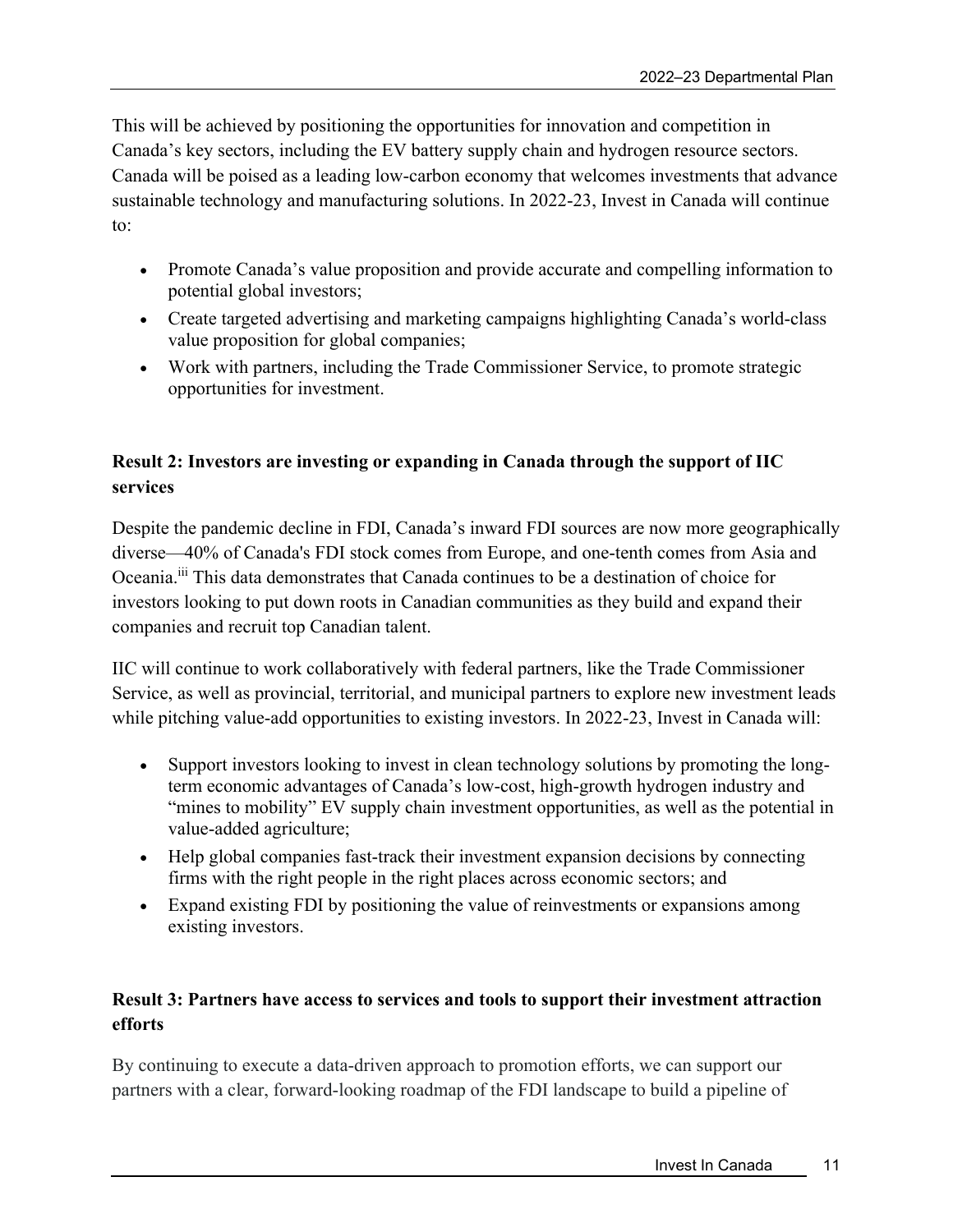investment targets to support pandemic recovery. This business intelligence will continue to support FDI into all regions across Canada, including small and rural locations often hardest hit by necessary pandemic restrictions.

IIC will continue to coordinate our efforts with federal, provincial, territorial and municipal partners to improve prospective investors' access to a full suite of services. This suite includes data tools and information through our expanded concierge services, which provide clients with integrated and high-quality service and business intelligence. IIC will execute the FDI attraction strategy developed in collaboration with federal colleagues to strengthen coordination of roles and responsibilities to enhance service delivery to new and existing investor clients. In 2022-23 Invest in Canada will continue to:

- Build out a suite of knowledge products to promote the competitive value and highgrowth market potential of various sectors, including end-to-end EV manufacturing, hydrogen investment growth opportunities and value-added agriculture;
- Carry out research focused on the impact of FDI in Canada, including the role of FDI on diversity as defined in the Canadian context as Gender Based Analysis + to better understand the impact of investments on diverse populations;
- Collaborate with our partners by providing tools and market intelligence data through InfoZone to support their investment attraction efforts; and
- Provide a one-stop-shop with partners in all orders of government to offer a seamless customer journey to simplify their investments decisions to select Canada as their preferred investment destination.

#### **Gender-based analysis plus**

An important part of Canada's value proposition includes its diversity advantage. Many investors with whom IIC works understand that gender parity and diversity are important objectives when identifying an investment location. As part of IIC's integrated advertising campaign and through its content marketing, IIC will continue to highlight Canada's value proposition as a highly educated and diverse workforce.

IIC is also focused on the impact of investments in small and rural towns in Canada and will continue to collect data and research on the impacts in those areas. In the year ahead, the organization will conduct research to examine the impact of FDI in Canada, with a specific focus on the role of FDI on diverse groups, such as Indigenous populations, rural populations, integration of international students and new immigrants. This research will help the IIC better understand the impact of investments on the diverse populations or different types of businesses so that the organization can better work with investors to improve gender or diversity goals, while positioning Canada as a top-of-mind investment destination.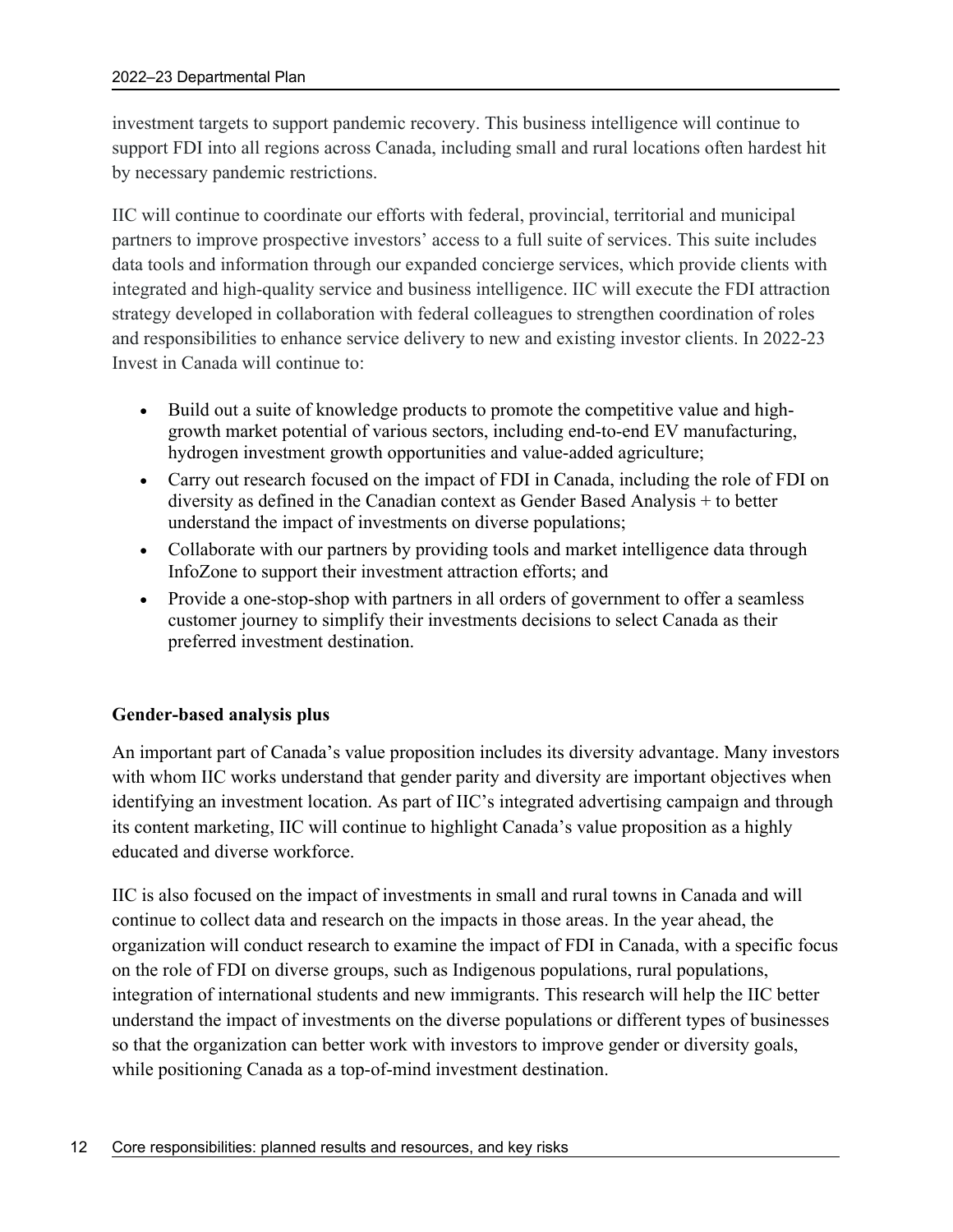Invest in Canada's long-term plan also includes its commitment to ensuring its own workforce demonstrates gender pay equity. Over the next year, IIC will complete a pay equity exercise and create a pay equity plan as outlined in the *Pay Equity Act*. The exercise will compare female and male dominated job classes to determine whether there are pay equity discrepancies. IIC will develop a pay equity plan to address any pay equity issues.

### **United Nations' (UN) 2030 Agenda for Sustainable Development and the UN Sustainable Development Goals**

Invest in Canada supports the Federal Sustainable Development Strategy (FSDS) goal of transitioning to a low‑carbon economy through green procurement. Invest in Canada continues to use Public Services and Procurement Canada's consolidated procurement instruments, which include environmental considerations and enables organizations to purchase more environmentally preferable goods and services. In support of the FSDS goal of clean growth including the development, demonstration, commercialization, deployment, adoption and export of technologies that reduce environmental impacts—IIC is proactively targeting, promoting and attracting FDI in the clean technologies industry, with a particular focus on the EV supply chain and hydrogen economy.

### **Experimentation**

Invest in Canada has not planned any experiments in 2022-23 as the focus remains on executing the mandate as set out in its enabling legislation. IIC will nevertheless continue to use innovative approaches to deliver services and carry out activities in support of partners and clients, such as digital marketing, regional support across Canada and building key partnerships with industry.

### **Key risk(s)**

Like many federal entities, IIC has had to adapt to new dynamics and challenges brought on by the COVID-19 pandemic. Although this risk is beyond the control of IIC, mitigation strategies have been put in place to ensure that the organization is still able to deliver on its mandate while respecting rules and restrictions and minimizing exposure of employees to the COVID-19 virus. IIC remains fully active and engaged as the organization continues to leverage online tools to engage with companies through virtual site tours, video conferences and events, as well as by amplifying the organization's digital presence to expand reach and provide partners with the data they need to land investments in their respective markets.

### Planned results for Foreign Direct Investment Attraction

The following table shows, for Foreign Direct Investment Attraction, the planned results, the result indicators, the targets and the target dates for 2022–23, and the actual results for the three most recent fiscal years for which actual results are available.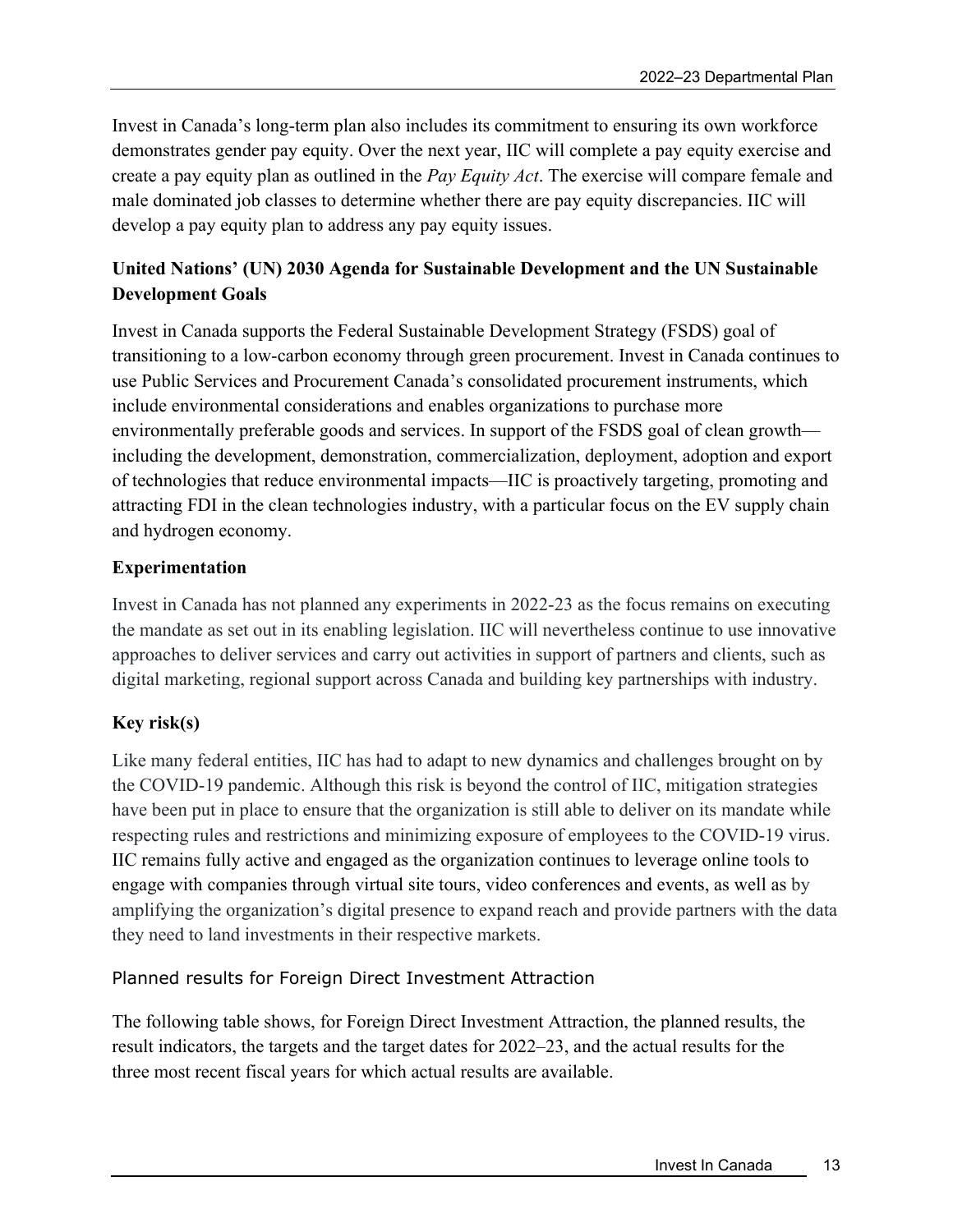| <b>Departmental</b><br>result                                             | <b>Departmental result</b><br><b>indicator</b>                                                                                                                                     | <b>Target</b> | <b>Date to</b><br>achieve<br>target | $2018 - 19$<br>actual<br>result | 2019-20<br>actual<br>result | 2020-21<br>actual<br>result |
|---------------------------------------------------------------------------|------------------------------------------------------------------------------------------------------------------------------------------------------------------------------------|---------------|-------------------------------------|---------------------------------|-----------------------------|-----------------------------|
| Canada is<br>promoted as a<br>foreign direct<br>investment<br>destination | Number of target<br>audience individuals<br>exposed to IIC's<br>promotional activities.<br>(content and events<br>combined)                                                        | 1,000,000     | March<br>2023                       | Not<br>available*               | <b>Not</b><br>available*    | Not<br>available*           |
|                                                                           | Number of unique reach<br>of promotional<br>campaigns                                                                                                                              | 20,000,000    | March<br>2023                       | <b>Not</b><br>available*        | <b>Not</b><br>available*    | <b>Not</b><br>available*    |
|                                                                           | <b>Net Promoter Score</b>                                                                                                                                                          | 0             | March<br>2023                       | <b>Not</b><br>available*        | <b>Not</b><br>available*    | Not<br>available*           |
| Investors are<br>investing or<br>expanding in<br>Canada                   | Number of new<br>investments or<br>expansions supported by<br><b>IIC</b>                                                                                                           | 25            | March 31,<br>2023                   | 3                               | 12                          | 24                          |
| through the<br>support of IIC<br>services                                 | Number of investors<br>receiving IIC services                                                                                                                                      | 125           | March 31,<br>2023                   | 78                              | 73                          | 134                         |
| Partners have<br>access to<br>services and<br>tools to support<br>their   | Number of products<br>(Sector Fact Sheet,<br>Reports, Data sets, etc.)<br>developed and shared<br>with partners                                                                    | 320           | March 31,<br>2023                   | $\overline{0}$                  | 30                          | 281                         |
| investment<br>attraction<br>efforts                                       | Number of Federal,<br>Provincial and City<br>partners accessing data<br>and information on the<br>IIC InfoZone partner<br>portal to support<br>investment promotion<br>activities. | 610           | March 31,<br>2023                   | <b>Not</b><br>available**       | <b>Not</b><br>available**   | <b>Not</b><br>available**   |

Notes:

\* New indicators tracked as of the 2021-22 fiscal year.

\*\* InfoZone partner portal was launched in March 2021

The financial, human resources and performance information for the Invest in Canada's program inventory is available on GC InfoBase.<sup>iv</sup>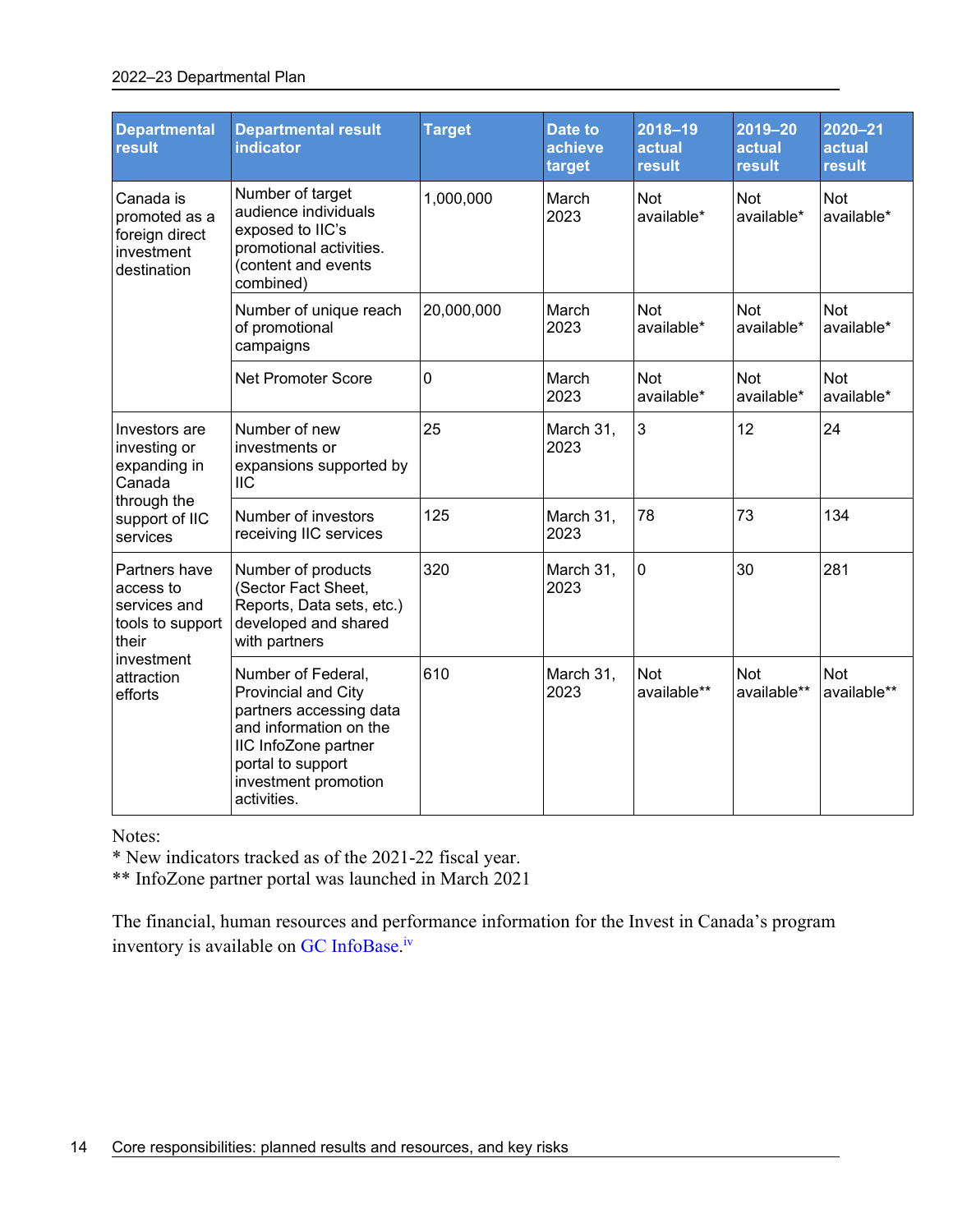### Planned budgetary spending for Foreign Direct Investment Attraction

The following table shows, for Foreign Direct Investment Attraction, budgetary spending for 2022–23, as well as planned spending for that year and for each of the next two fiscal years.

| 2022-23 budgetary<br>spending (as indicated spending<br>in Main Estimates) | $2022 - 23$ planned | 2023-24 planned<br>spending | 2024-25 planned<br>spending |
|----------------------------------------------------------------------------|---------------------|-----------------------------|-----------------------------|
| \$26,217,014                                                               | \$26,217,014        | \$26,521,214                | \$26,521,214                |

Financial, human resources and performance information for Invest in Canada's program inventory is available on GC InfoBase.<sup>v</sup>

Planned human resources for Foreign Direct Investment Attraction

The following table shows, in full-time equivalents, the human resources the department will need to fulfill this core responsibility for 2022–23 and for each of the next two fiscal years.

| 2022-23 planned full-time | 2023-24 planned full-time | 2024-25 planned full-time |
|---------------------------|---------------------------|---------------------------|
| equivalents               | equivalents               | equivalents               |
| 157                       | .57                       | $5^{\circ}$               |

Financial, human resources and performance information for Invest in Canada's program inventory is available on GC InfoBase.<sup>vi</sup>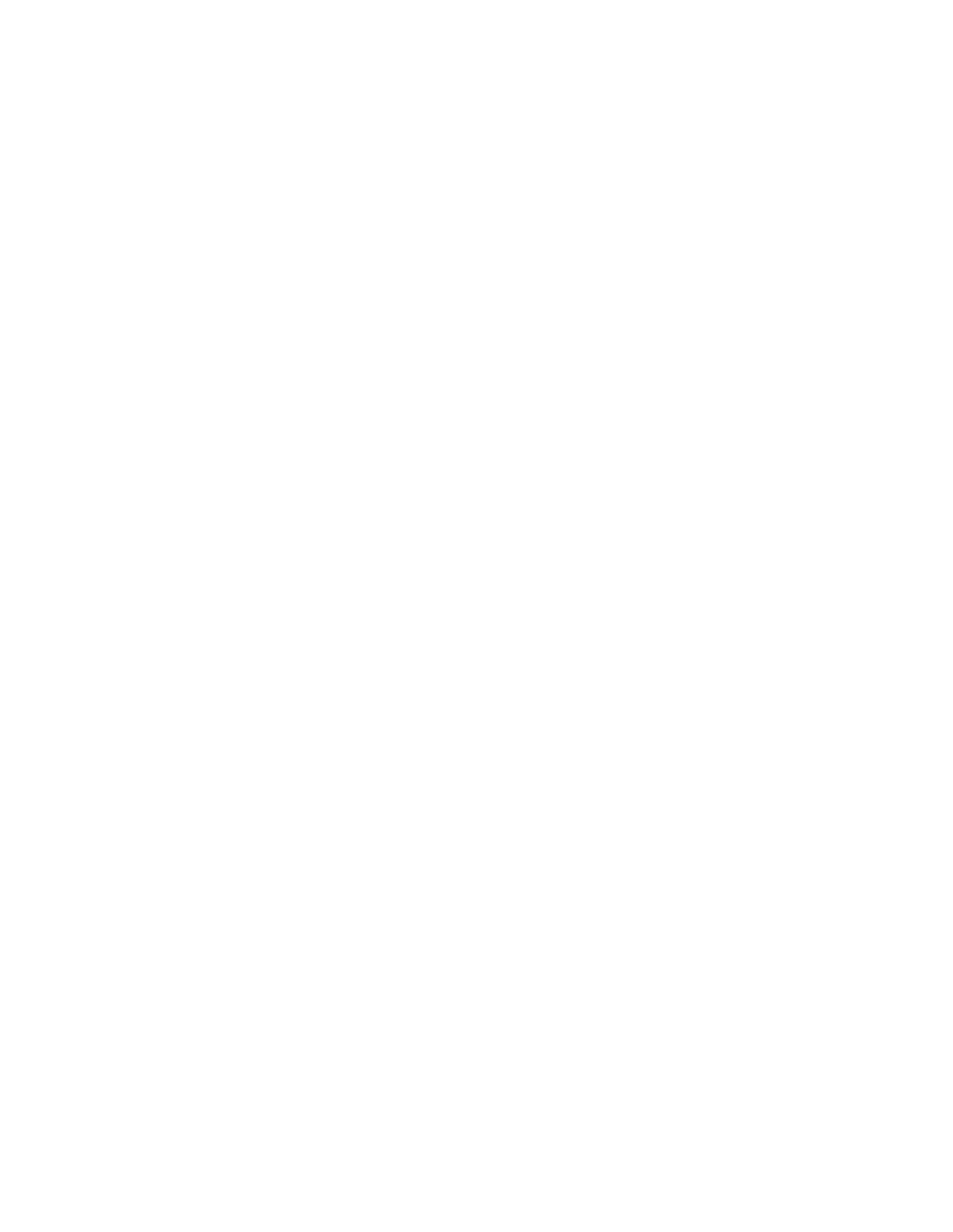# Internal services: planned results

### **Description**

Internal services are the services that are provided within a department so that it can meet its corporate obligations and deliver its programs. There are 10 categories of internal services:

- management and oversight services
- communications services
- $\blacktriangleright$  legal services
- human resources management services
- financial management services
- information management services
- $\triangleright$  information technology services
- $\triangleright$  real property management services
- materiel management services
- acquisition management services

### **Planning highlights**

### Planned budgetary spending for internal services

The following table shows, for internal services, budgetary spending for 2022–23, as well as planned spending for that year and for each of the next two fiscal years.

| 2022-23 budgetary<br>spending (as indicated<br>in Main Estimates) | 2022-23 planned<br><b>spending</b> | 2023-24 planned<br>spending | 2024-25 planned<br>spending |
|-------------------------------------------------------------------|------------------------------------|-----------------------------|-----------------------------|
| \$7,394,542                                                       | \$7,394,542                        | \$7,480,342                 | \$7,480,342                 |

#### Planned human resources for internal services

The following table shows, in full-time equivalents, the human resources the department will need to carry out its internal services for 2022–23 and for each of the next two fiscal years.

| 2022-23 planned full-time | 2023-24 planned full-time | 2024-25 planned full-time |
|---------------------------|---------------------------|---------------------------|
| equivalents               | equivalents               | equivalents               |
| 10                        | 10                        | 10                        |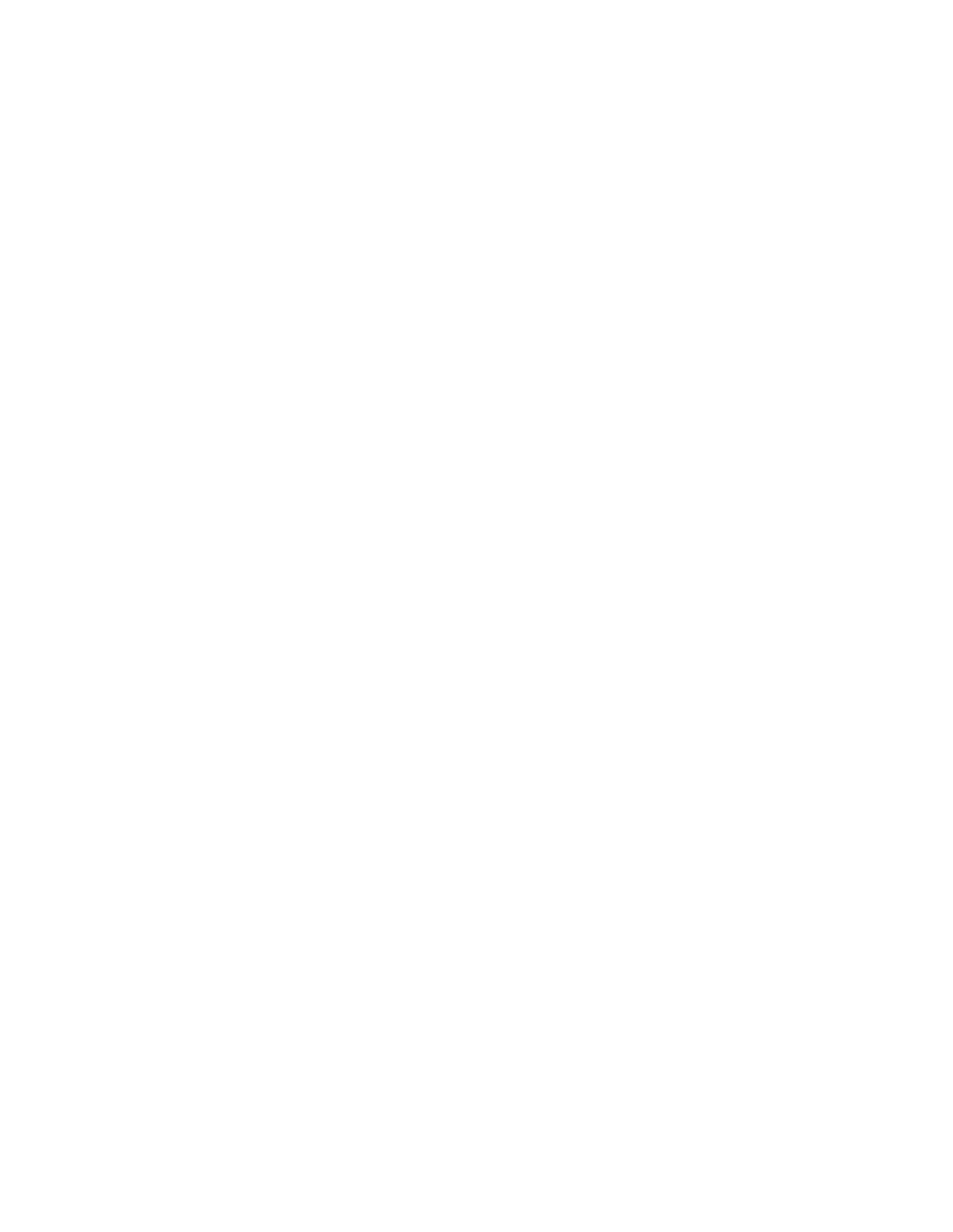# Planned spending and human resources

This section provides an overview of the department's planned spending and human resources for the next three fiscal years and compares planned spending for 2022–23 with actual spending for the current year and the previous year.

### Planned spending

### Departmental spending 2019–20 to 2024–25

The following graph presents planned spending (voted and statutory expenditures) over time.



Invest in Canada's funding profile has matched the maturation of the organization. IIC is responsible for all employee benefits and pension contributions annually.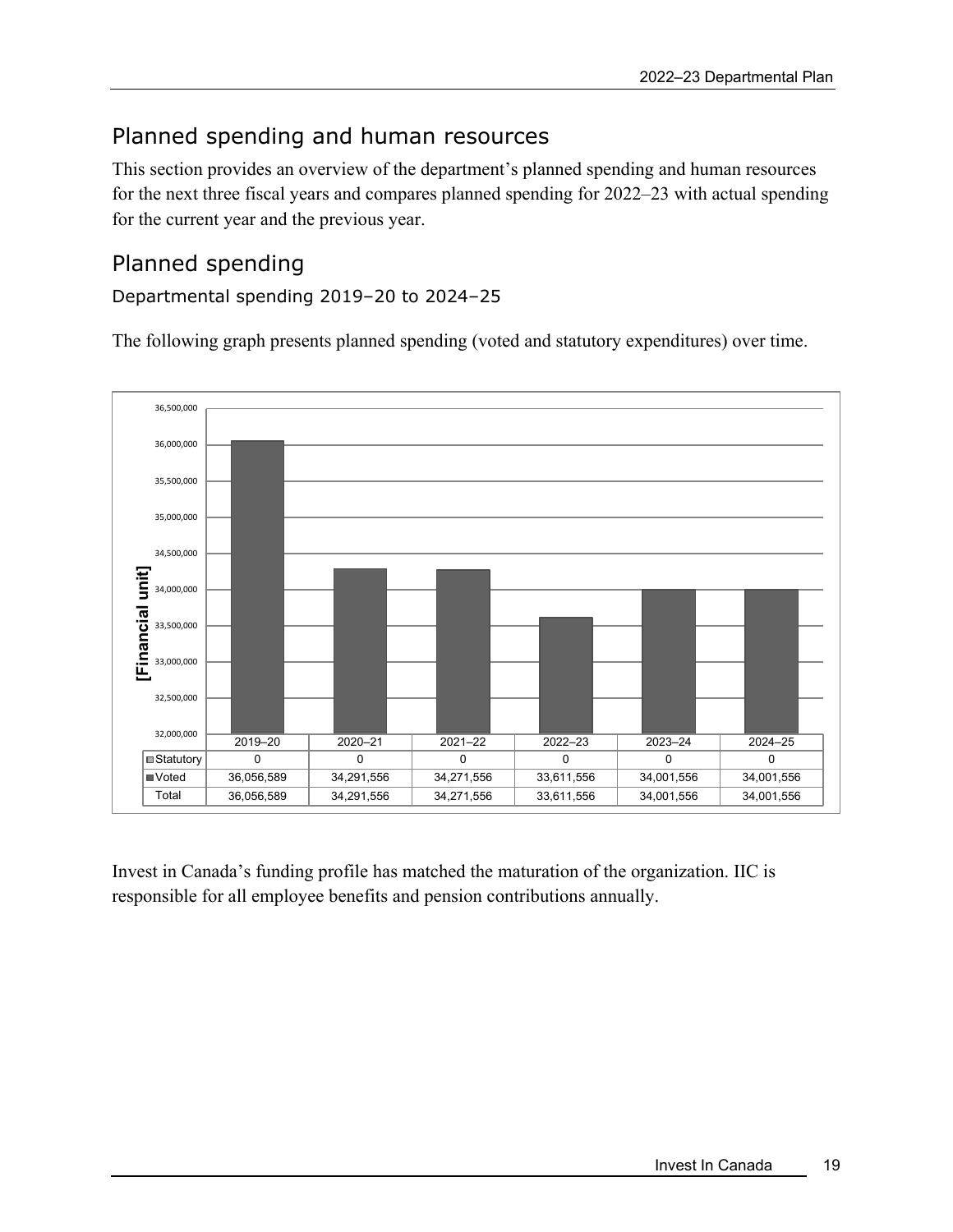Budgetary planning summary for core responsibilities and internal services (dollars)

The following table shows information on spending for each of Invest in Canada's core responsibilities and for its internal services for 2022–23 and other relevant fiscal years.

| <b>Core</b><br>responsibilities<br>and internal<br><b>services</b> | 2019-20 actual<br>expenditures | 2020-21 actual<br>expenditures | $2021 - 22$<br>forecast<br>spending | $2022 - 23$<br>budgetary<br>spending (as<br>indicated in<br><b>Main</b><br><b>Estimates)</b> | 2022-23<br>planned<br>spending | 2023-24<br>planned<br>spending | $2024 - 25$<br>planned<br>spending |
|--------------------------------------------------------------------|--------------------------------|--------------------------------|-------------------------------------|----------------------------------------------------------------------------------------------|--------------------------------|--------------------------------|------------------------------------|
| Foreign Direct<br>Investment<br><b>Attraction</b>                  | \$19,935,683                   | \$22,370,508                   | 27,417,245                          | \$26,217,014                                                                                 | \$26.217.014                   | \$26,521,214                   | \$26,521,214                       |
| <b>Subtotal</b>                                                    | \$19,935,683                   | \$22,370,508                   | \$27,417,245                        | \$26,217,014                                                                                 | \$26,217,014                   | \$26,521,214                   | \$26,521,214                       |
| Internal services                                                  | \$6.160.767                    | \$7,251,599                    | 56.854.311                          | \$7.394.542                                                                                  | \$7.394.542                    | \$7.480.342                    | \$7.480.342                        |
| <b>Total</b>                                                       | \$26,096,450                   | \$29,622,107                   | \$34,271,556                        | \$33,611,556                                                                                 | \$33,611,556                   | \$34,001,556                   | \$34,001,556                       |

Invest in Canada was formally established on March 12, 2018. Spending from 2021-22 to 2024-25 reflects funding for IIC at a steady state.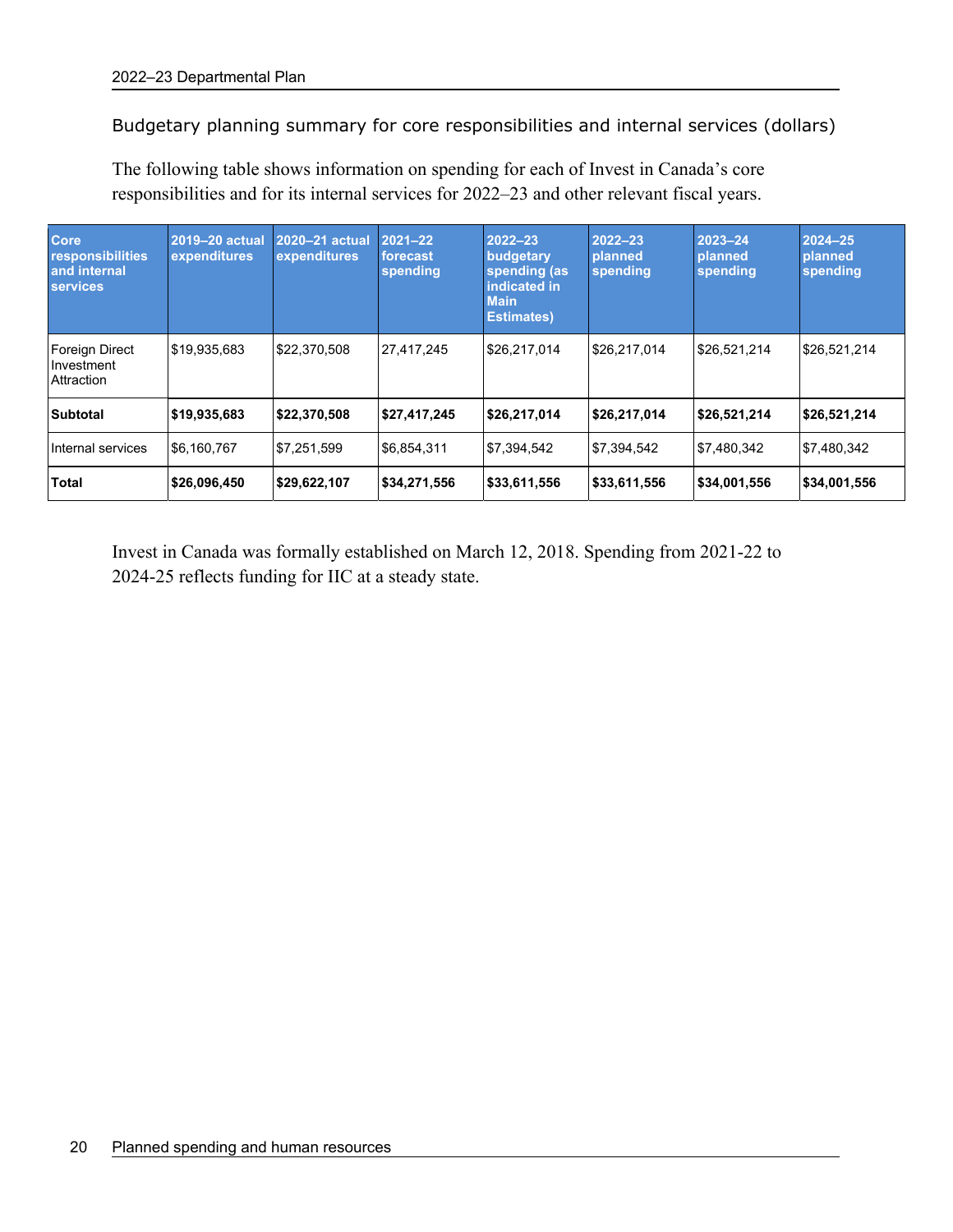### Planned human resources

The following table shows information on human resources, in full-time equivalents (FTEs), for each of Invest in Canada's core responsibilities and for its internal services for 2022–23 and the other relevant years.

| <b>Core</b><br>responsibilities and<br>internal services | 2019-20<br>actual<br>full-time<br>equivalents | 2020-21<br>actual<br>full-time<br>equivalents | $2021 - 22$<br>forecast<br>full-time<br>equivalents | $2022 - 23$<br><b>planned</b><br>full-time<br>equivalents | 2023-24<br><b>planned</b><br>full-time<br>equivalents | $2024 - 25$<br><b>planned</b><br>full-time<br>equivalents |
|----------------------------------------------------------|-----------------------------------------------|-----------------------------------------------|-----------------------------------------------------|-----------------------------------------------------------|-------------------------------------------------------|-----------------------------------------------------------|
| Foreign Direct<br><b>Investment Attraction</b>           | 49                                            | 57                                            | 57                                                  | 57                                                        | 57                                                    | 57                                                        |
| <b>Subtotal</b>                                          | 49                                            | 57                                            | 57                                                  | 57                                                        | 57                                                    | 57                                                        |
| Internal services                                        |                                               | 10                                            | 10                                                  | 10                                                        | 10                                                    | 10                                                        |
| <b>Total</b>                                             | 56                                            | 67                                            | 67                                                  | 67                                                        | 67                                                    | 67                                                        |

Human resources planning summary for core responsibilities and internal services

Invest in Canada was formally established on March 12, 2018. Human resources requirements from 2021-22 to 2024-25 reflects staffing for IIC at a steady state.

### Estimates by vote

Information on Invest in Canada's organizational appropriations is available in the 2022–23 Main Estimates.<sup>vii</sup>

# Future-oriented condensed statement of operations

The future oriented condensed statement of operations provides an overview of Invest in Canada's operations for 2021–22 to 2022–23.

The forecast and planned amounts in this statement of operations were prepared on an accrual basis. The forecast and planned amounts presented in other sections of the Departmental Plan were prepared on an expenditure basis. Amounts may therefore differ.

A more detailed future oriented statement of operations and associated notes, including a reconciliation of the net cost of operations with the requested authorities, are available on Invest in Canada's website.<sup>viii</sup>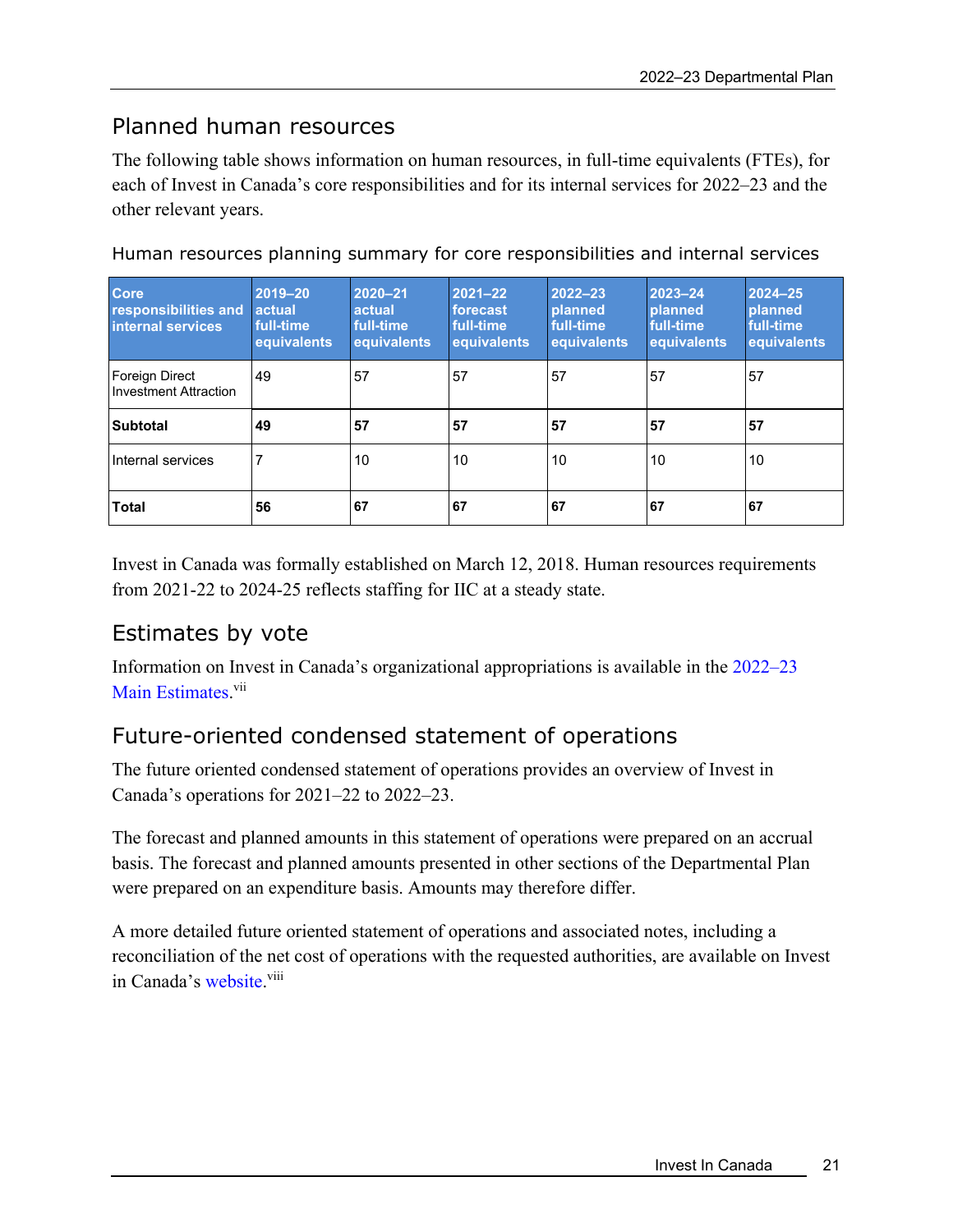Future oriented condensed statement of operations for the year ending March 31, 2023 (dollars)

| <b>Financial information</b>                                         | <b>2021-22 forecast</b><br><b>results</b> | 2022-23 planned<br><b>results</b> | <b>Difference</b><br>(2022-23 planned<br>results minus<br>2021-22 forecast<br>results) |
|----------------------------------------------------------------------|-------------------------------------------|-----------------------------------|----------------------------------------------------------------------------------------|
| Total expenses                                                       | \$35,752,000                              | \$34,844,000                      | \$(908,000)                                                                            |
| Total revenues                                                       | Ü                                         | U                                 |                                                                                        |
| Net cost of operations<br>before government funding<br>and transfers | \$35,572,000                              | \$34,844,000                      | \$(908,000)                                                                            |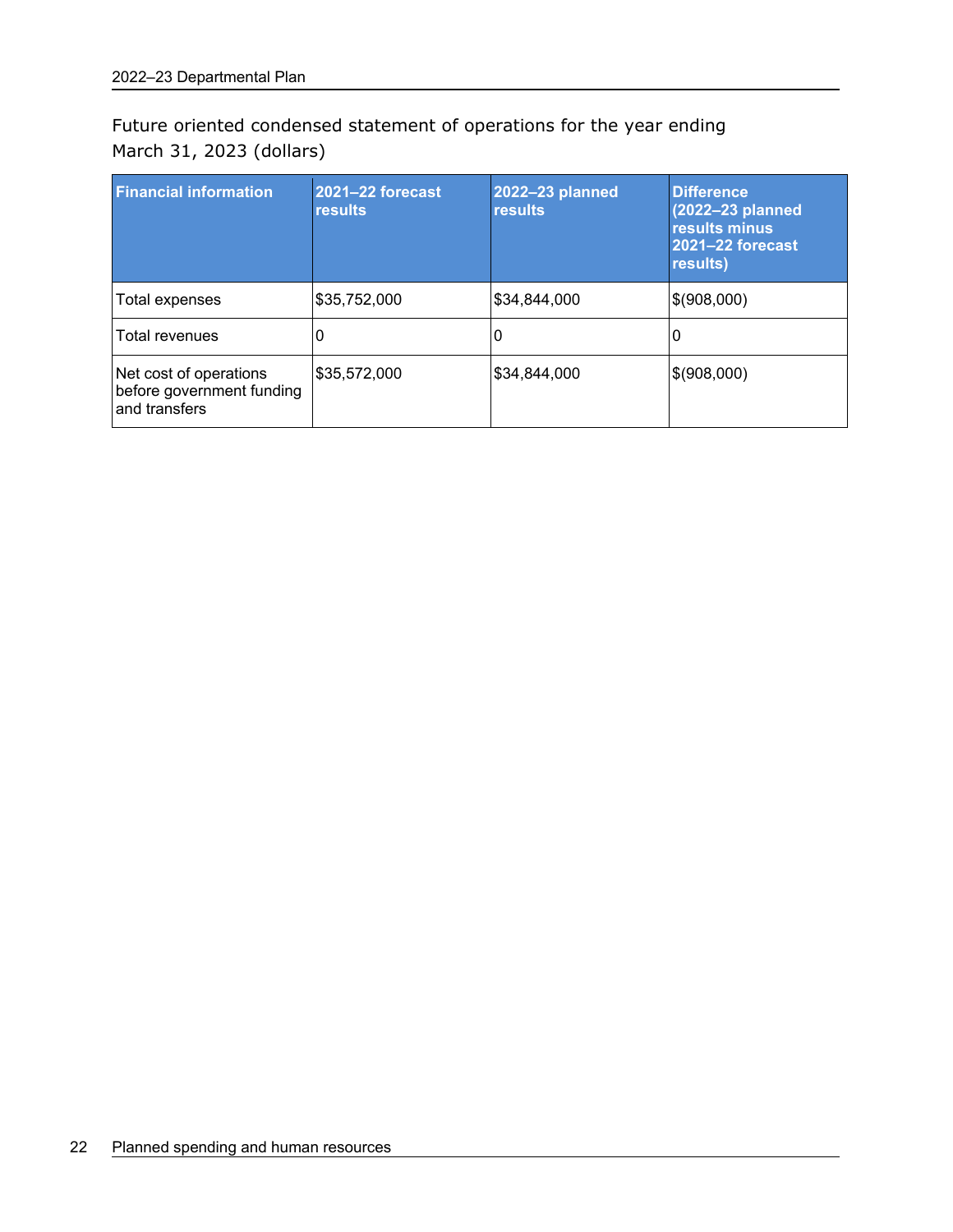### Corporate information

### Organizational profile

**Appropriate minister(s):** The Honourable Mary Ng, P.C., M.P.

**Institutional head:** Katie Curran

**Ministerial portfolio:** International Trade

**Enabling instrument(s):** *Invest in Canada Actix*

#### **Year of incorporation / commencement:** 2018

**Other:** Invest in Canada is headquartered in Ottawa and is a departmental corporation, overseen by a board of directors (the board) accountable to the Minister of International Trade, Export Promotion, Small Business and Economic Development. The board is composed of eleven (11) part-time directors, including a Chairperson, Vice-Chairperson, and an ex-officio director, the Deputy Minister of the designated Minister. Apart from the Deputy Minister, all positions are appointed by Order-in-Council to hold office for terms not exceeding three years and are eligible for reappointment in the same or another capacity. A complete list of current board appointees is available on Invest in Canada's website.<sup>x</sup>

The board supervises and manages Invest in Canada's business and affairs and advises the Minister and the Chief Executive Officer on matters relating to the organization's mandate. The Chief Executive Officer is responsible for Invest in Canada's day-to-day operation.

Invest in Canada's enabling legislation provides the framework and powers of the organization. It also provides Invest in Canada authority over matters relating to human resources management, contracting, communications, travel and hospitality and other general administrative functions.

Invest in Canada works globally, in partnership with Global Affairs Canada and its Trade Commissioner Service, other federal departments, and provincial and municipal investment attraction offices, to promote Canada as a destination for foreign direct investment.

# Raison d'être, mandate and role: who we are and what we do

Information on raison d'être, mandate and role is available on Invest in Canada's website.<sup>xi</sup>

Information on Invest in Canada's mandate letter commitments is available in the Minister's mandate letter.<sup>xii</sup>

### Operating context

Information on the operating context is available on Invest in Canada's website.<sup>xiii</sup>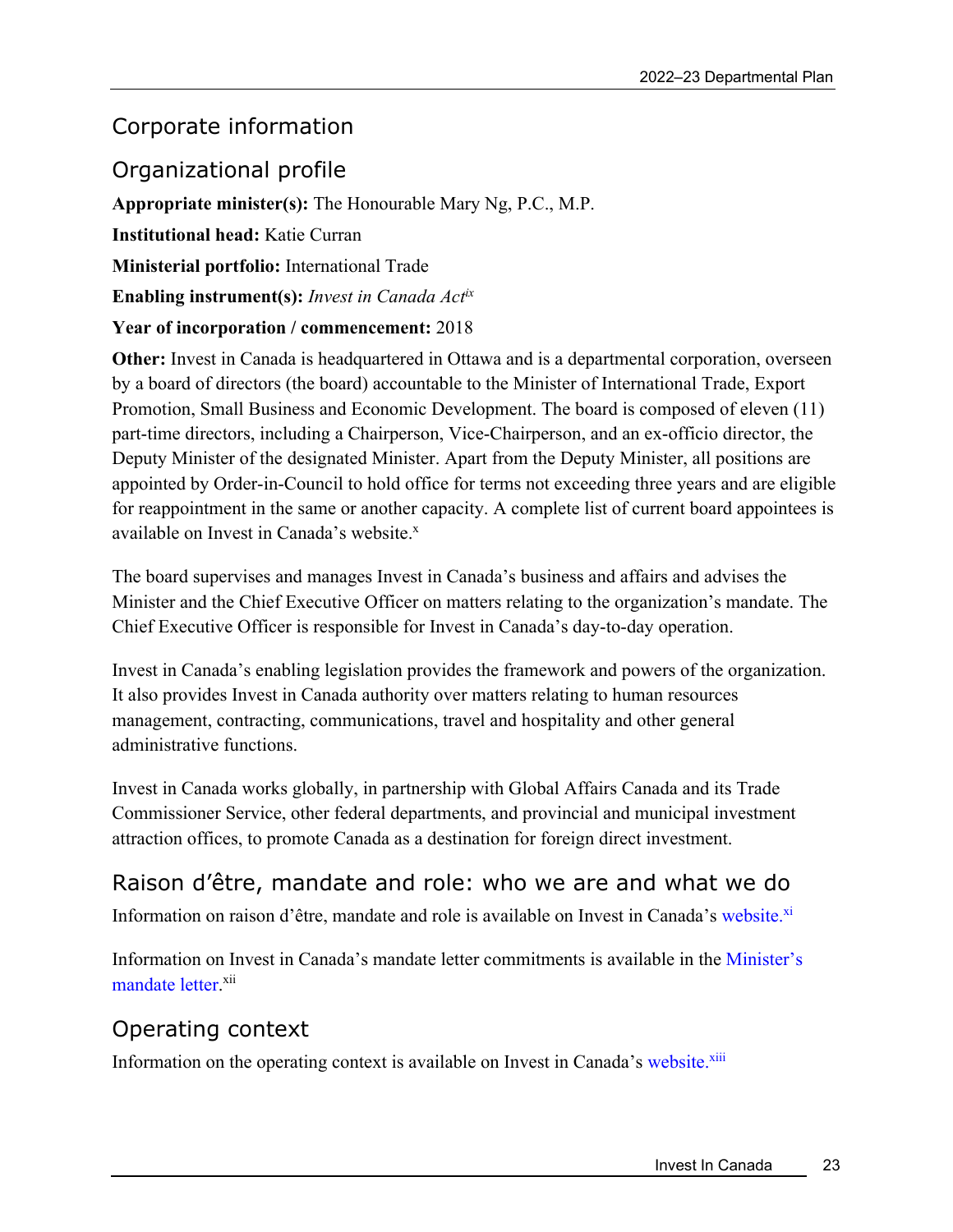# Reporting framework

Invest in Canada's approved departmental results framework and program inventory for 2022–23 are as follows.

|                                |                                                                               | <b>Core Responsibility: Foreign Direct Investment Attraction</b>                                                                                                               |                                    |
|--------------------------------|-------------------------------------------------------------------------------|--------------------------------------------------------------------------------------------------------------------------------------------------------------------------------|------------------------------------|
|                                | Departmental result 1:                                                        | Indicator: Number of target audience individuals exposed to IIC's<br>promotional activities (content and events combined)                                                      |                                    |
|                                | Canada is promoted<br>as a foreign direct<br>investment destination           | Indicator: Number of unique reach of promotional campaigns                                                                                                                     |                                    |
|                                |                                                                               | Indicator: Net Promoter Score                                                                                                                                                  |                                    |
| Departmental Results Framework | Departmental result 2:<br>Investors are investing                             | Indicator: Number of new investments or expansions supported<br>by IIC                                                                                                         |                                    |
|                                | or expanding in<br>Canada through the<br>support of IIC services              | Indicator: Number of investors receiving IIC services                                                                                                                          | <b>Internal</b><br><b>Services</b> |
|                                | Departmental result 3:<br>Partners have access                                | Indicator: Number of products (Sector Fact Sheet, Reports, Data<br>sets, etc.) developed and shared with partners                                                              |                                    |
|                                | to services and tools to<br>support their<br>investment attraction<br>efforts | Indicator: Number of Federal, Provincial and City partners<br>accessing data and information on the IIC InfoZone partner portal<br>to support investment promotion activities. |                                    |
|                                | Marketing                                                                     |                                                                                                                                                                                |                                    |
| Inventory<br>Program           | <b>Investor Services</b>                                                      |                                                                                                                                                                                |                                    |
|                                |                                                                               | Data Partnerships and Pan-Canadian Collaboration                                                                                                                               |                                    |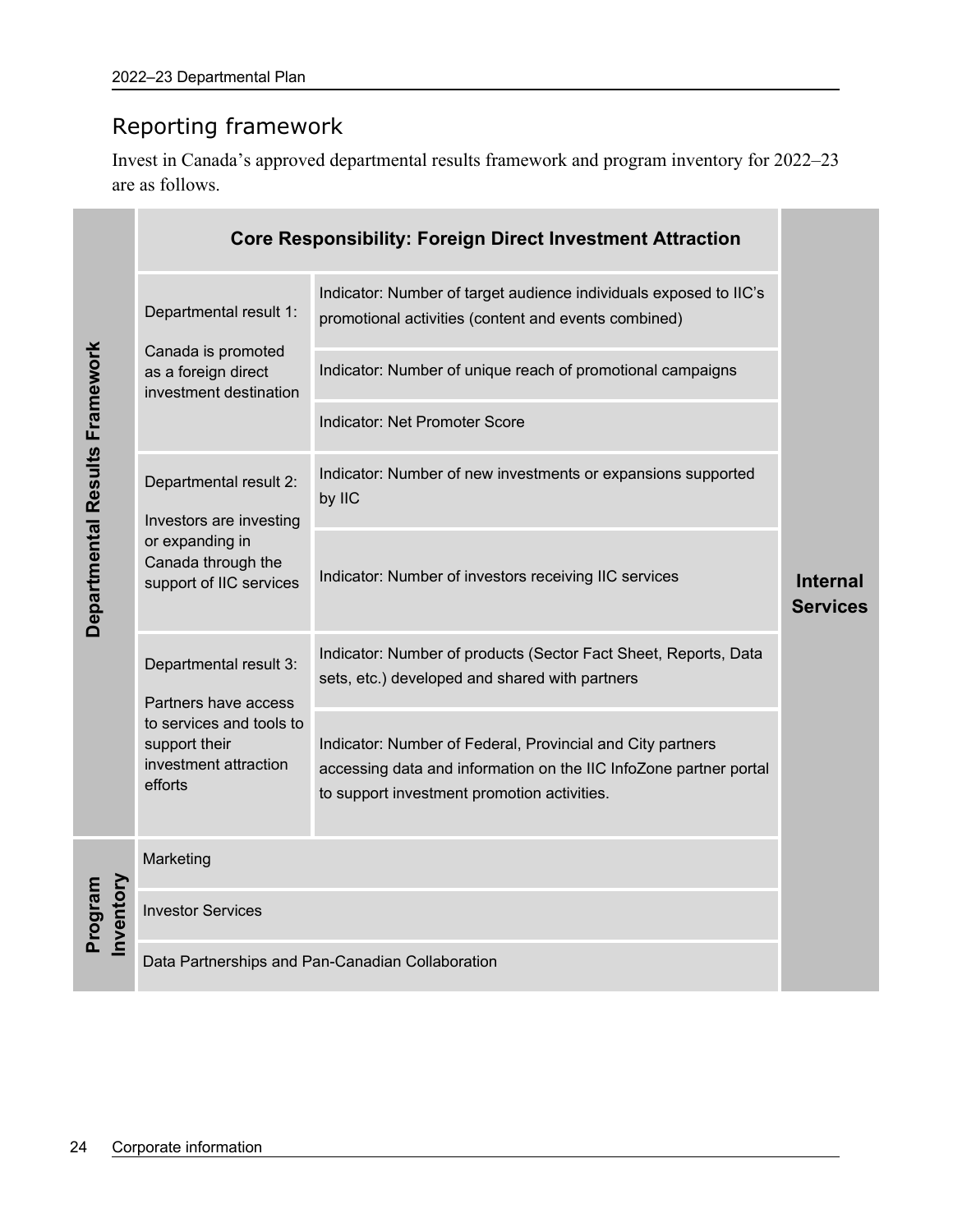| <b>Structure</b>           | 2022-23                                                                                                                            | 2021-22                                                                                                                                        | Change       | <b>Reason for</b><br>change |
|----------------------------|------------------------------------------------------------------------------------------------------------------------------------|------------------------------------------------------------------------------------------------------------------------------------------------|--------------|-----------------------------|
| <b>CORE RESPONSIBILITY</b> | <b>Foreign Direct Investment</b><br><b>Attraction</b>                                                                              | Foreign Direct Investment<br>Attraction                                                                                                        | No change    | <b>Not</b><br>Applicable    |
| <b>RESULT</b>              | Canada is promoted as a<br>foreign direct investment<br>destination                                                                | Canada's brand is seen as<br>a global leader in<br>investment attraction                                                                       | Title change | Note 1                      |
| <b>RESULT</b>              | Investors are investing or<br>expanding in Canada<br>through the support of IIC<br>services                                        | Canada is a location and<br>destination of choice for<br>global investment                                                                     | Title change | Note 1                      |
| <b>RESULT</b>              | Partners have access to<br>services and tools to<br>support their investment<br>attraction efforts                                 | <b>Global investors have</b><br>simplified access to<br>partners, services and<br>tools to accelerate their<br>investment                      | Title change | Note 1                      |
| <b>INDICATOR</b>           | <b>Number of target</b><br>audience individuals<br>exposed to IIC's<br>promotional activities.<br>(content and events<br>combined) | Improved score in global<br><b>FDI attractiveness index</b>                                                                                    | Title change | Note 2                      |
| <b>INDICATOR</b>           | Number of unique reach<br>of promotional<br>campaigns                                                                              | <b>Increased</b><br>awareness/recognition of<br>the Invest in Canada<br>brand                                                                  | Title change | Note 2                      |
| <b>INDICATOR</b>           | <b>Net Promoter Score</b>                                                                                                          | Percentage increase in<br>"my opinion of Canada as<br>a prominent global leader<br>for foreign investment"                                     | Title change | Note 2                      |
| <b>INDICATOR</b>           | Number of new<br>investments or<br>expansions supported by<br><b>IIC</b>                                                           | Percentage increase of<br>Canada's FDI stock                                                                                                   | Title change | Note 2                      |
| <b>INDICATOR</b>           | Number of new<br>investments or<br>expansions supported by<br>$\overline{\mathsf{H}}$ C                                            | Increase in FDI stock from<br>key target markets                                                                                               | Title change | Note 2                      |
| <b>INDICATOR</b>           | <b>Number of investors</b><br>receiving IIC services                                                                               | <b>Increase in FDI</b><br>investments from key<br>sectors                                                                                      | Title change | Note 2                      |
| <b>INDICATOR</b>           | <b>Number of products</b><br>(Sector Fact Sheet,<br>Reports, Data sets, etc.)<br>developed and shared<br>with partners             | <b>Number of</b><br>investors/decision<br>makers using the<br>independent Cost<br><b>Comparative Analysis</b><br><b>Tool for FDI decisions</b> | Title change | Note 2                      |

Changes to the approved reporting framework since 2021–22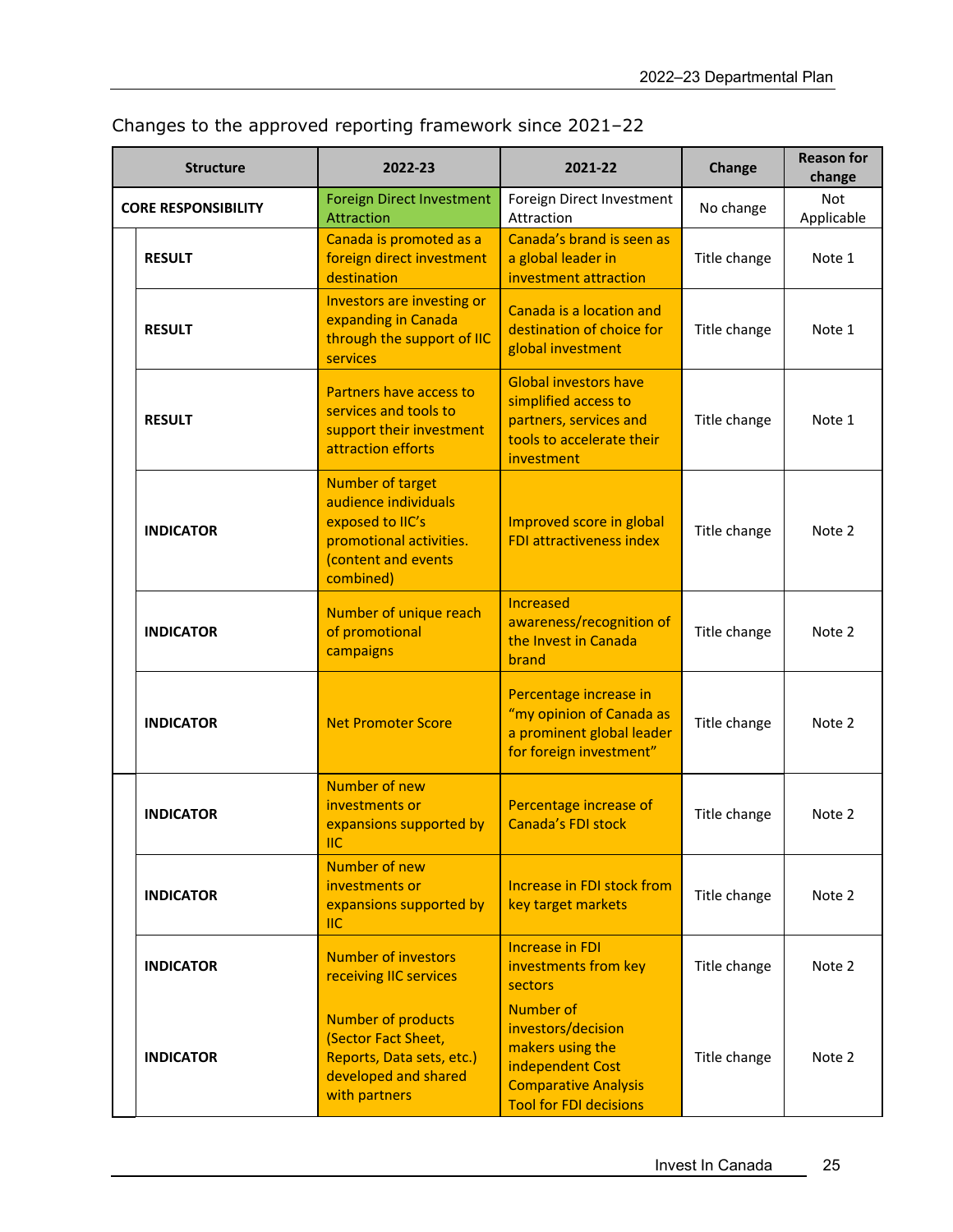| <b>INDICATOR</b> | Number of Federal,<br><b>Provincial and City</b><br>partners accessing data<br>and information on the<br><b>IIC InfoZone partner</b><br>portal to support<br>investment promotion<br>activities. | <b>Number of partners</b><br>collaborating to access,<br>build and format data<br>sets to be highly available<br>to potential investors | Title change | Note 2 |
|------------------|--------------------------------------------------------------------------------------------------------------------------------------------------------------------------------------------------|-----------------------------------------------------------------------------------------------------------------------------------------|--------------|--------|
| <b>INDICATOR</b> | Number of new<br>investments or<br>expansions supported by<br>IIС                                                                                                                                | Number of investment<br>leads facilitated with<br>partners                                                                              | Title change | Note 2 |

Note 1: Invest in Canada undertook a review of its Departmental Results Framework in 2021 to reformulate its results to be geared towards outcomes that more closely reflect the reach and the impact of the Agency's activities.

Note 2: Results indicators were revised to provide more valid, stable and available data over a long period of time.

# Supporting information on the program inventory

Supporting information on planned expenditures, human resources, and results related to Invest in Canada's program inventory is available on GC InfoBase.xiv

# Supplementary information tables

The following supplementary information tables are available on Invest in Canada's website<sup>xy</sup>:

- United Nations 2030 Agenda and the Sustainable Development Goals
- ▶ Reporting on Green Procurement
- Details on transfer payment programs
- ▶ Gender-based analysis plus
- Horizontal initiatives
- Up-front multi-year funding

### Federal tax expenditures

Invest in Canada's Departmental Plan does not include information on tax expenditures.

Tax expenditures are the responsibility of the Minister of Finance. The Department of Finance Canada publishes cost estimates and projections for government-wide tax expenditures each year in the Report on Federal Tax Expenditures.<sup>xvi</sup> This report provides detailed information on tax expenditures, including objectives, historical background and references to related federal spending programs, as well as evaluations, research papers and gender-based analysis plus.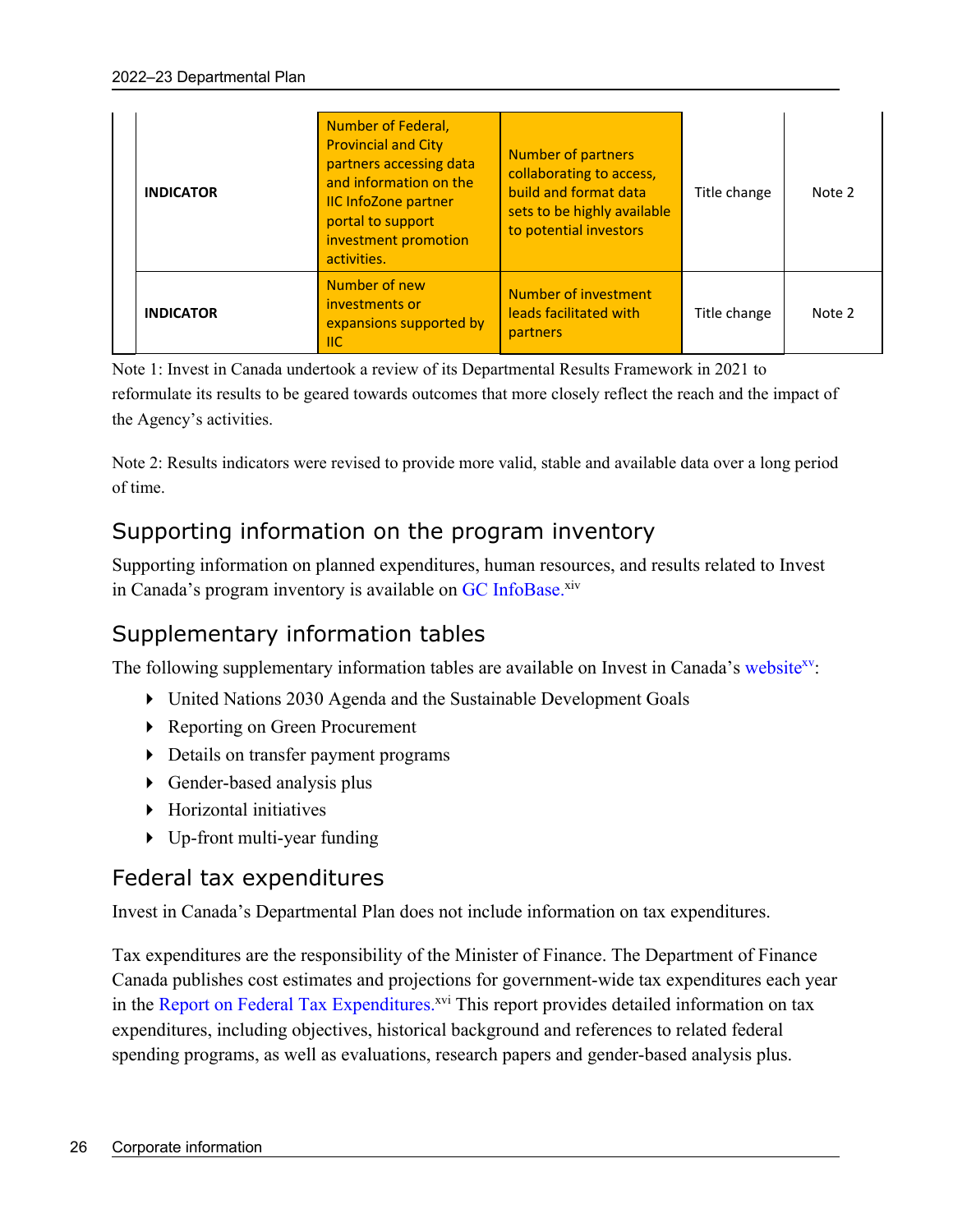# Organizational contact information

**Mailing address**  160 Elgin Street, 18th Floor Ottawa ON K2P 2P7 CorporateServices@invcanada.ca www.investcanada.ca<sup>xvii</sup>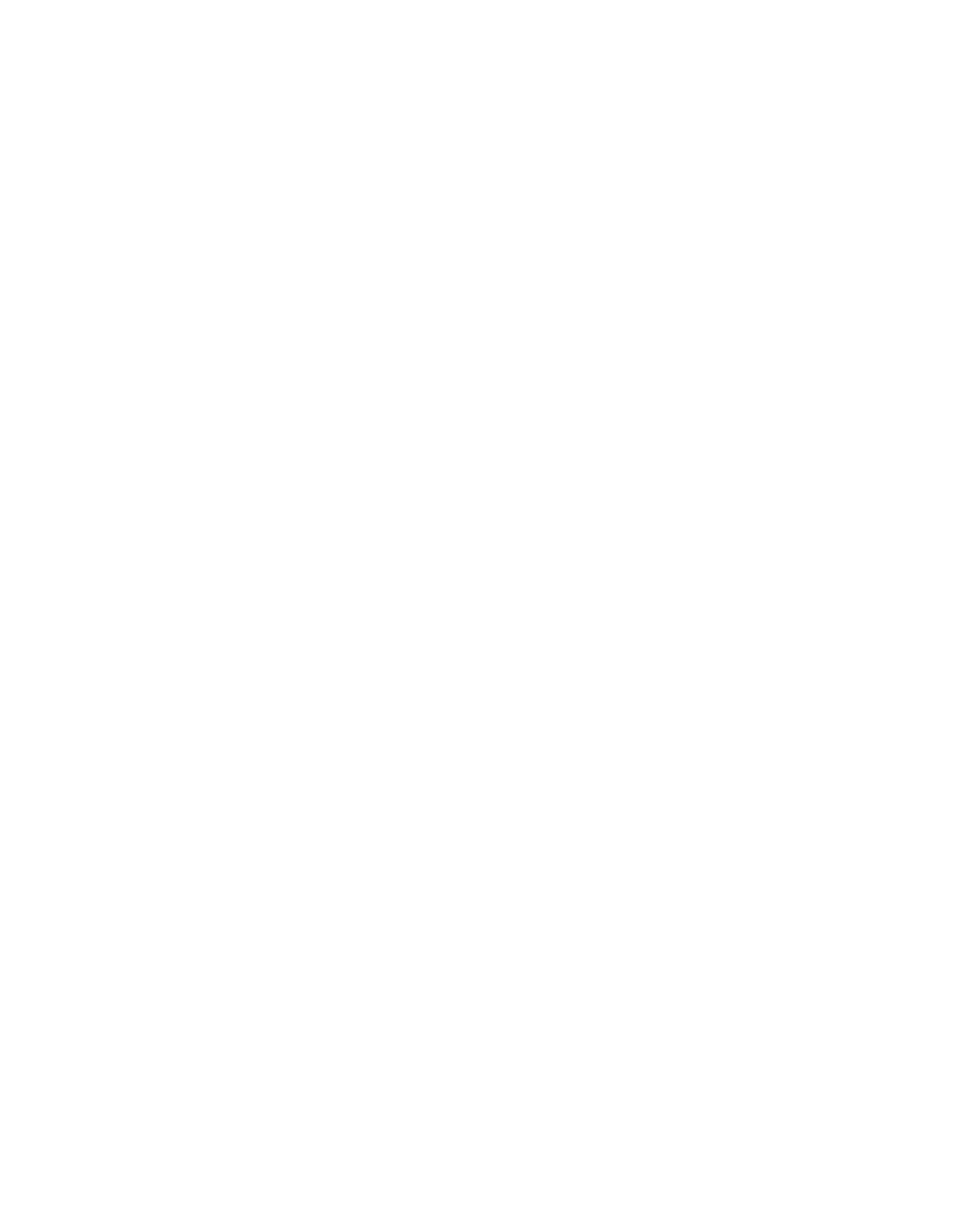# Appendix: definitions

### **appropriation (crédit)**

Any authority of Parliament to pay money out of the Consolidated Revenue Fund.

### **budgetary expenditures (dépenses budgétaires)**

Operating and capital expenditures; transfer payments to other levels of government, organizations or individuals; and payments to Crown corporations.

### **core responsibility (responsabilité essentielle)**

An enduring function or role performed by a department. The intentions of the department with respect to a core responsibility are reflected in one or more related departmental results that the department seeks to contribute to or influence.

### **Departmental Plan (plan ministériel)**

A document that sets out a department's priorities, programs, expected results and associated resource requirements, covering a three-year period beginning with the year indicated in the title of the report. Departmental Plans are tabled in Parliament each spring.

### **departmental result (résultat ministériel)**

A change that a department seeks to influence. A departmental result is often outside departments' immediate control, but it should be influenced by program-level outcomes.

### **departmental result indicator (indicateur de résultat ministériel)**

A factor or variable that provides a valid and reliable means to measure or describe progress on a departmental result.

#### **departmental results framework (cadre ministériel des résultats)**

A framework that consists of the department's core responsibilities, departmental results and departmental result indicators.

### **Departmental Results Report (rapport sur les résultats ministériels)**

A report on a department's actual performance in a fiscal year against its plans, priorities and expected results set out in its Departmental Plan for that year. Departmental Results Reports are usually tabled in Parliament each fall.

#### **experimentation (expérimentation)**

The conducting of activities that explore, test and compare the effects and impacts of policies and interventions in order to inform decision-making and improve outcomes for Canadians. Experimentation is related to, but distinct from, innovation. Innovation is the trying of something new; experimentation involves a rigorous comparison of results. For example, introducing a new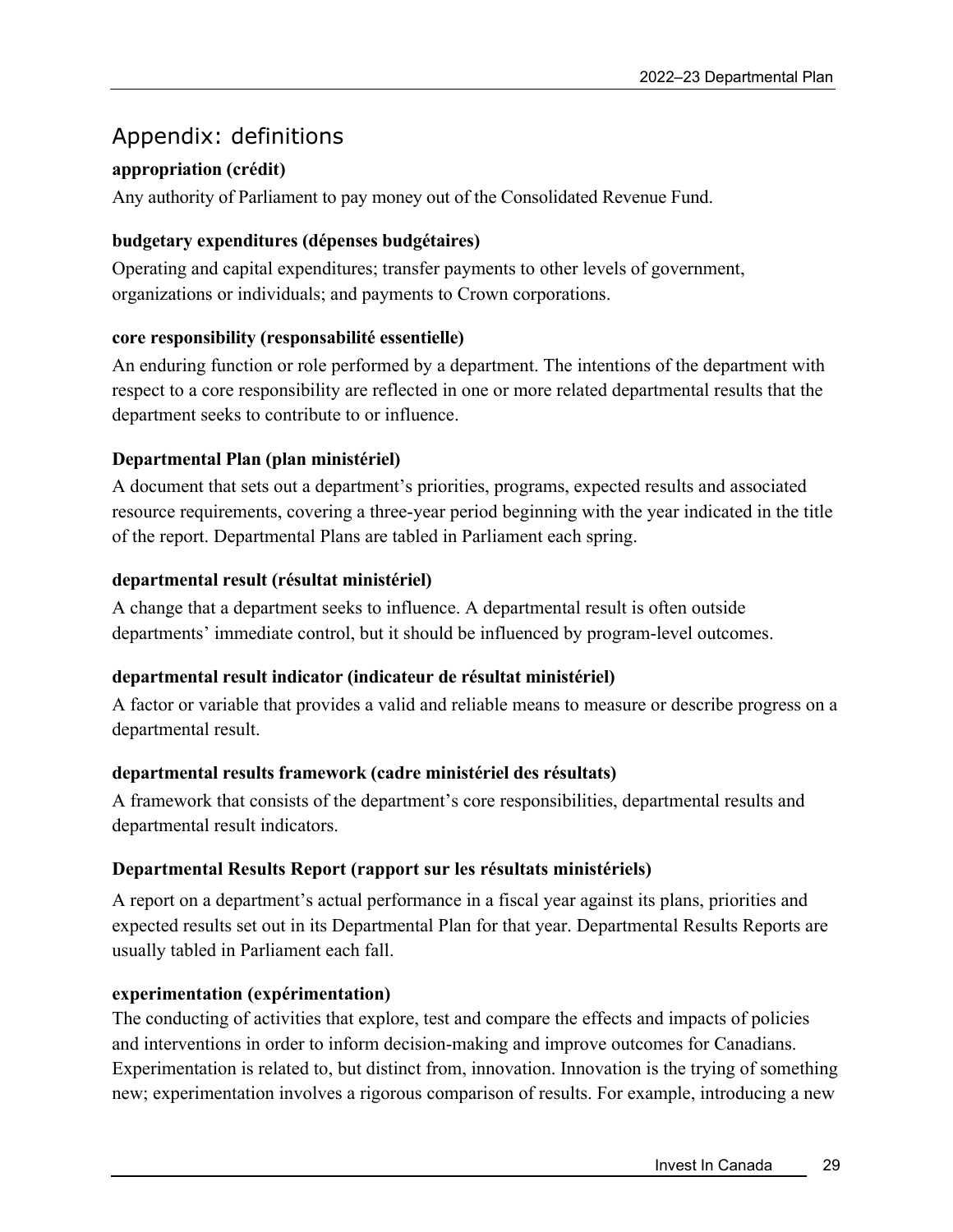mobile application to communicate with Canadians can be an innovation; systematically testing the new application and comparing it against an existing website or other tools to see which one reaches more people, is experimentation.

### **full-time equivalent (équivalent temps plein)**

A measure of the extent to which an employee represents a full person-year charge against a departmental budget. Full-time equivalents are calculated as a ratio of assigned hours of work to scheduled hours of work. Scheduled hours of work are set out in collective agreements.

### **gender-based analysis plus (GBA Plus) (analyse comparative entre les sexes plus [ACS Plus])**

An analytical process used to assess how diverse groups of women, men and gender-diverse people experience policies, programs and services based on multiple factors including race, ethnicity, religion, age, and mental or physical disability.

### **government-wide priorities (priorités pangouvernementales)**

For the purpose of the 2022–23 Departmental Plan, government-wide priorities are the high-level themes outlining the government's agenda in the 2021 Speech from the Throne: protecting Canadians from COVID-19; helping Canadians through the pandemic; building back better  $-a$ resiliency agenda for the middle class; the Canada we're fighting for.

### **horizontal initiative (initiative horizontale)**

An initiative in which two or more federal organizations are given funding to pursue a shared outcome, often linked to a government priority.

### **non-budgetary expenditures (dépenses non budgétaires)**

Net outlays and receipts related to loans, investments and advances, which change the composition of the financial assets of the Government of Canada.

#### **performance (rendement)**

What an organization did with its resources to achieve its results, how well those results compare to what the organization intended to achieve, and how well lessons learned have been identified.

#### **plan (plan)**

The articulation of strategic choices, which provides information on how an organization intends to achieve its priorities and associated results. Generally, a plan will explain the logic behind the strategies chosen and tend to focus on actions that lead up to the expected result.

### **planned spending (dépenses prévues)**

For Departmental Plans and Departmental Results Reports, planned spending refers to those amounts presented in the Main Estimates.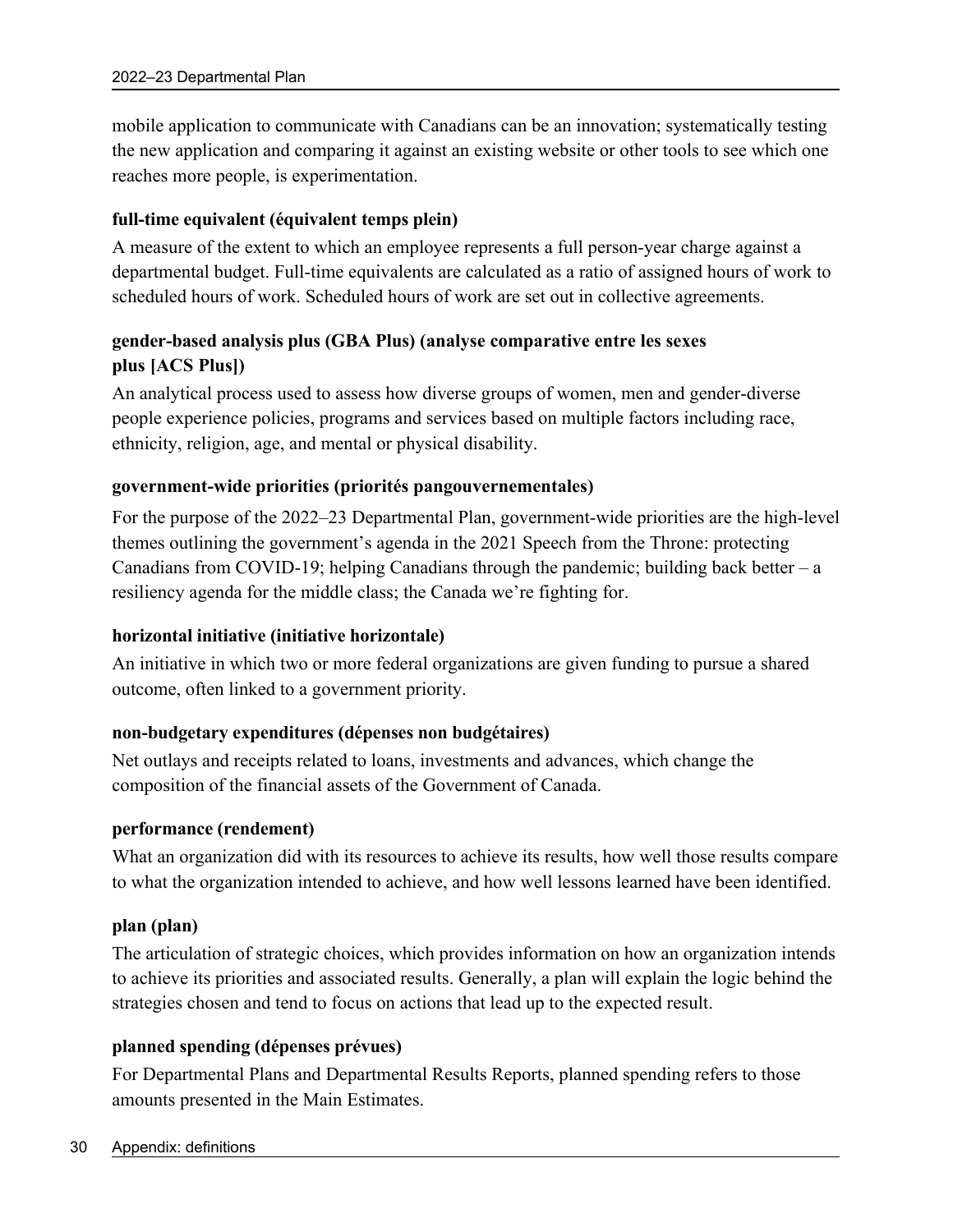A department is expected to be aware of the authorities that it has sought and received. The determination of planned spending is a departmental responsibility, and departments must be able to defend the expenditure and accrual numbers presented in their Departmental Plans and Departmental Results Reports.

#### **program (programme)**

Individual or groups of services, activities or combinations thereof that are managed together within a department and that focus on a specific set of outputs, outcomes or service levels.

#### **program inventory (répertoire des programmes)**

An inventory of a department's programs that describes how resources are organized to carry out the department's core responsibilities and achieve its planned results.

#### **result (résultat)**

An external consequence attributed, in part, to an organization, policy, program or initiative. Results are not within the control of a single organization, policy, program or initiative; instead, they are within the area of the organization's influence.

#### **statutory expenditures (dépenses législatives)**

Expenditures that Parliament has approved through legislation other than appropriation acts. The legislation sets out the purpose of the expenditures and the terms and conditions under which they may be made.

#### **target (cible)**

A measurable performance or success level that an organization, program or initiative plans to achieve within a specified time period. Targets can be either quantitative or qualitative.

#### **voted expenditures (dépenses votées)**

Expenditures that Parliament approves annually through an Appropriation Act. The vote wording becomes the governing conditions under which these expenditures may be made.